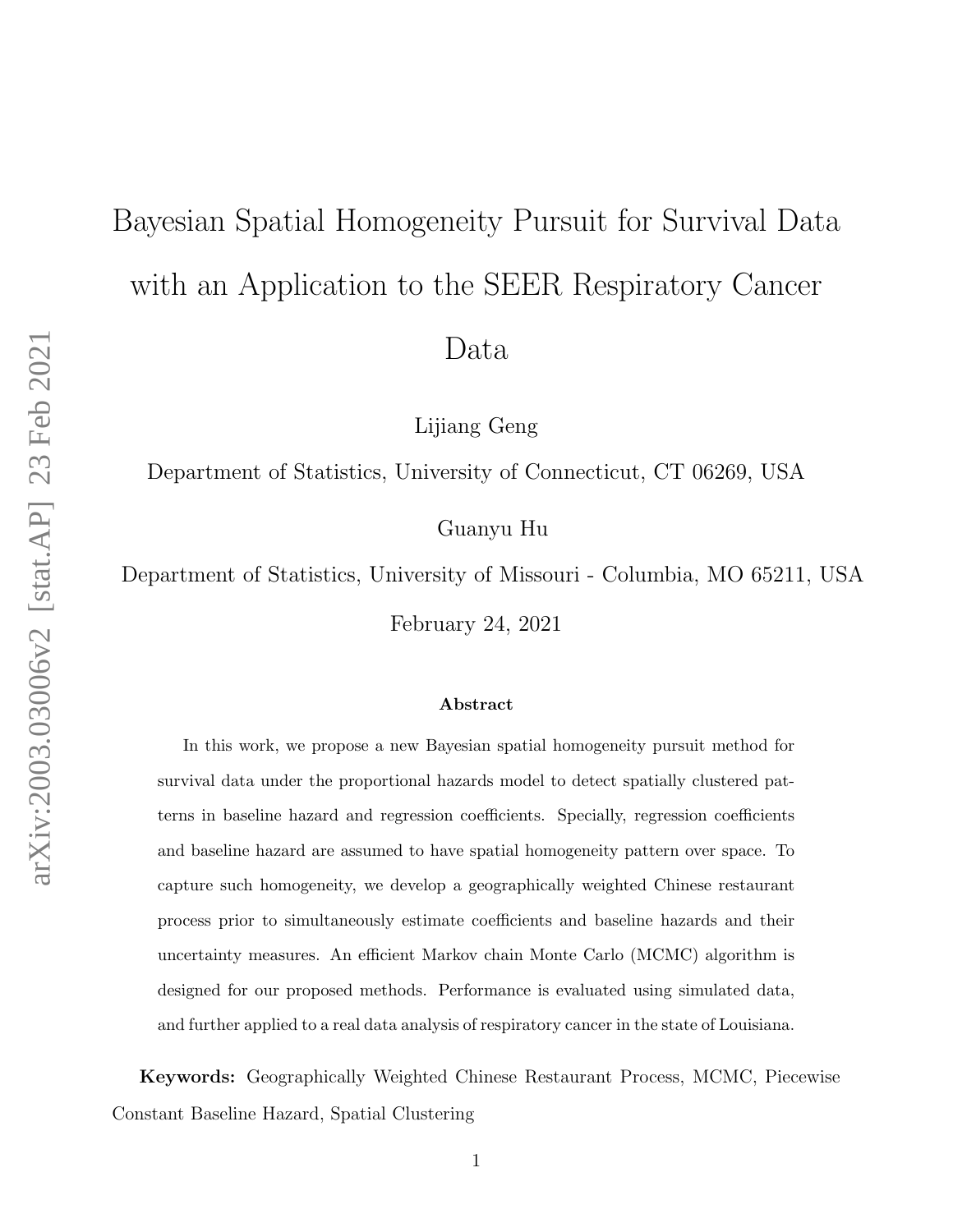## 1 Introduction

Clinical data on individuals are often collected from different geographical regions and then aggregated and analyzed in public health studies. The most popular dataset is the Surveillance, Epidemiology, and End Results (SEER) program [\(SEER,](#page-25-0) [2016\)](#page-25-0) data which routinely collects population-based cancer patient data from 20 registries across the United States. This data provides prognostic and demographic factors of cancer patients. In this paper, we focus our study on Louisiana respiratory cancer data which was analyzed in [Mu et al.](#page-24-0) [\(2020\)](#page-24-0). Analysis of such data conducted on a higher level often assume that covariate effects are constant over the entire spatial domain. This is a rather strong assumption, as all intrinsic heterogeneities in data are ignored. For example, if one was to study the hazard for patients with lung cancer, it is expected that the true hazard is not the same in areas where there is little air pollution and severe air pollution, even for patients with similar characteristics. From Tobler's first law of geography [\(Tobler,](#page-25-1) [1970\)](#page-25-1), it is reasonable to consider similarities between nearby locations in survival data due to environmental circumstances in geographically close regions. In this paper, we will recover the spatial homogeneity pattern of respiratory cancer survival rates among different counties in state of Louisiana.

Existing approaches that account for such patterns in survival data can be put into two major categories. The first one is to incorporate spatial random effects in survival models such as the accelerated failure time (AFT) model and the proportional hazards model [\(Banerjee et al.,](#page-22-0) [2003;](#page-22-0) [Banerjee and Dey,](#page-22-1) [2005;](#page-22-1) [Zhou et al.,](#page-25-2) [2008;](#page-25-2) [Zhang and Lawson,](#page-25-3) [2011;](#page-25-3) [Henderson et al.,](#page-23-0) [2012\)](#page-23-0), such that spatial variations are accounted for by different intercepts for different regions, while parameters for covariates are held constant. Another important approach, instead of assuming all covariate effects are constant, allows parameters to be spatially varying in parametric, nonparametric, and semiparametric models [\(Hu et al.,](#page-24-1) [2020;](#page-24-1) [Hu and Huffer,](#page-23-1) [2020;](#page-23-1) [Xue et al.,](#page-25-4) [2020\)](#page-25-4).

Despite their flexibility, the aforementioned spatially varying coefficients models can be unnecessarily large. Imposing certain constraints on nearby regions so that they have the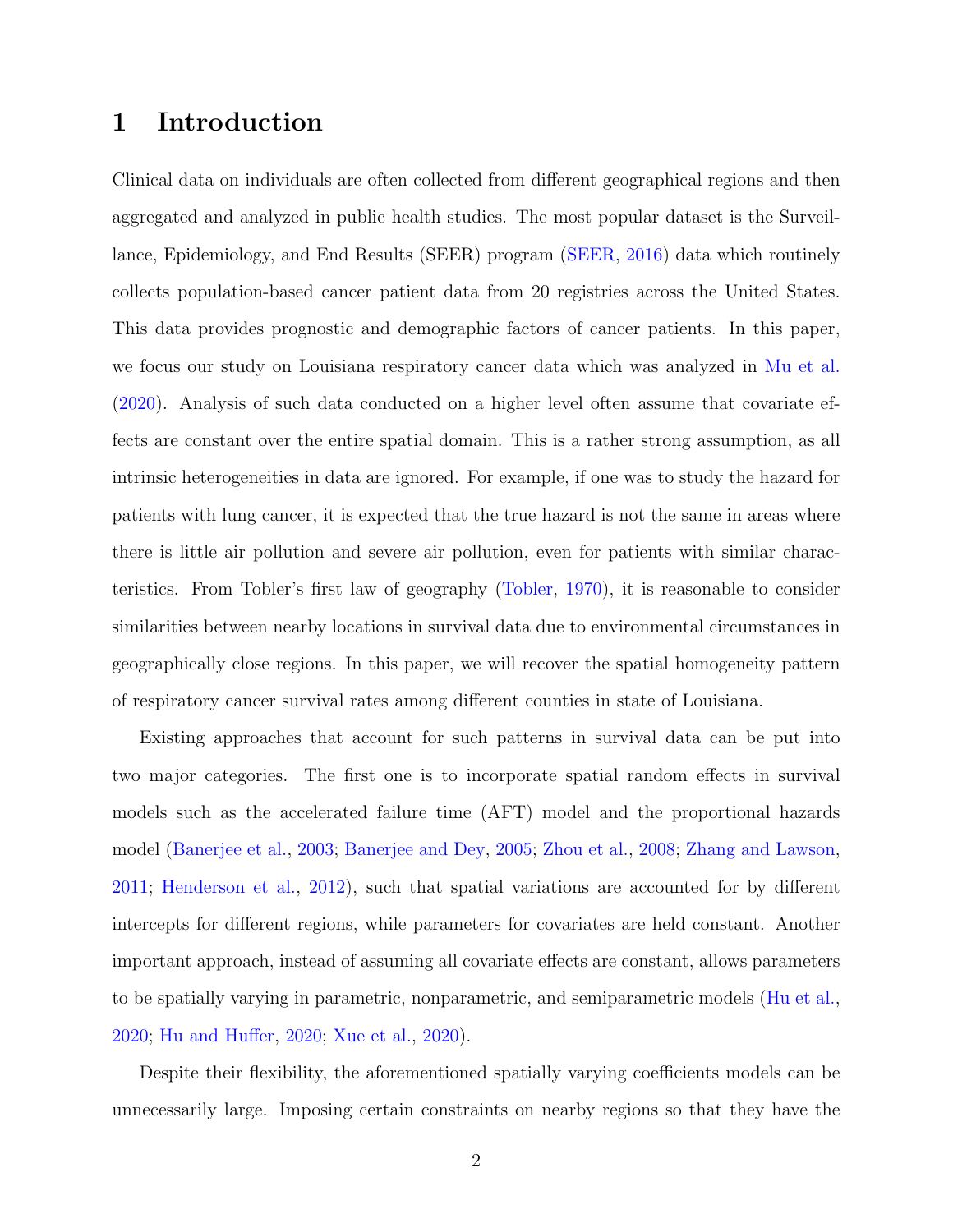same parameter values provides an efficient way of reducing the model size without sacrificing too much of its flexibility. While similar endeavor have been made to cluster spatial survival responses [\(Huang et al.,](#page-24-2) [2007;](#page-24-2) [Bhatt and Tiwari,](#page-22-2) [2014\)](#page-22-2), the clustering of covariate effects and baseline hazards have yet to be studied for survival data.

Two challenges are to be tackled for clustering of coefficients and baseline hazards for spatial survival models. First, the spatial structure needs to be appropriately incorporated into the clustering process. Contiguousness constraints should be added so that truly similar neighbors are driven to the same cluster. The constraints, however, should not be overly emphasized, as two distant regions may still share similar geographical and demographical characteristics and thus parameters. Existing methods, such as in [Lee et al.](#page-24-3) [\(2017,](#page-24-3) [2019\)](#page-24-4) and [Li and Sang](#page-24-5) [\(2019\)](#page-24-5), do not allow for globally discontiguous clusters, which is a serious limitation. Second, the true number of clusters is unknown, and needs to be estimated. With the probabilistic Bayesian framework, simultaneous estimation of the number of clusters and the clustering configuration for each region is achieved by complicated search algorithms (e.g., reversible jump MCMC, [Green,](#page-23-2) [1995\)](#page-23-2) in variable dimensional parameter spaces. Such algorithms assign a prior to the number of clusters that needs to be updated in every MCMC iteration, which made them difficult to implement or automate, and suffer from mixing issues as well as lack of scalability. Nonparametric Bayesian approaches, such as the Chinese restaurant process (CRP; [Pitman,](#page-25-5) [1995\)](#page-25-5), provide another approach to allow for uncertainties in the number of clusters. Its extension, the distance dependent CRP (ddCRP; [Blei and](#page-22-3) [Frazier,](#page-22-3) [2011\)](#page-22-3), considers spatial information, and makes a flexible class of distributions over partitions that allows for dependencies between their elements. The CRP framework, however, has been shown to be inconsistent in its estimation of number of clusters [\(Miller and](#page-24-6) [Harrison,](#page-24-6) [2013\)](#page-24-6). [Lu et al.](#page-24-7) [\(2018\)](#page-24-7) proposed the powered CRP that suppresses the small tail clusters. Similar to the traditional CRP, however, it does not consider distance information, and therefore is not well-suited when spatial homogeneity is to be detected.

To address these challenges, in this work, we consider a spatial proportional hazards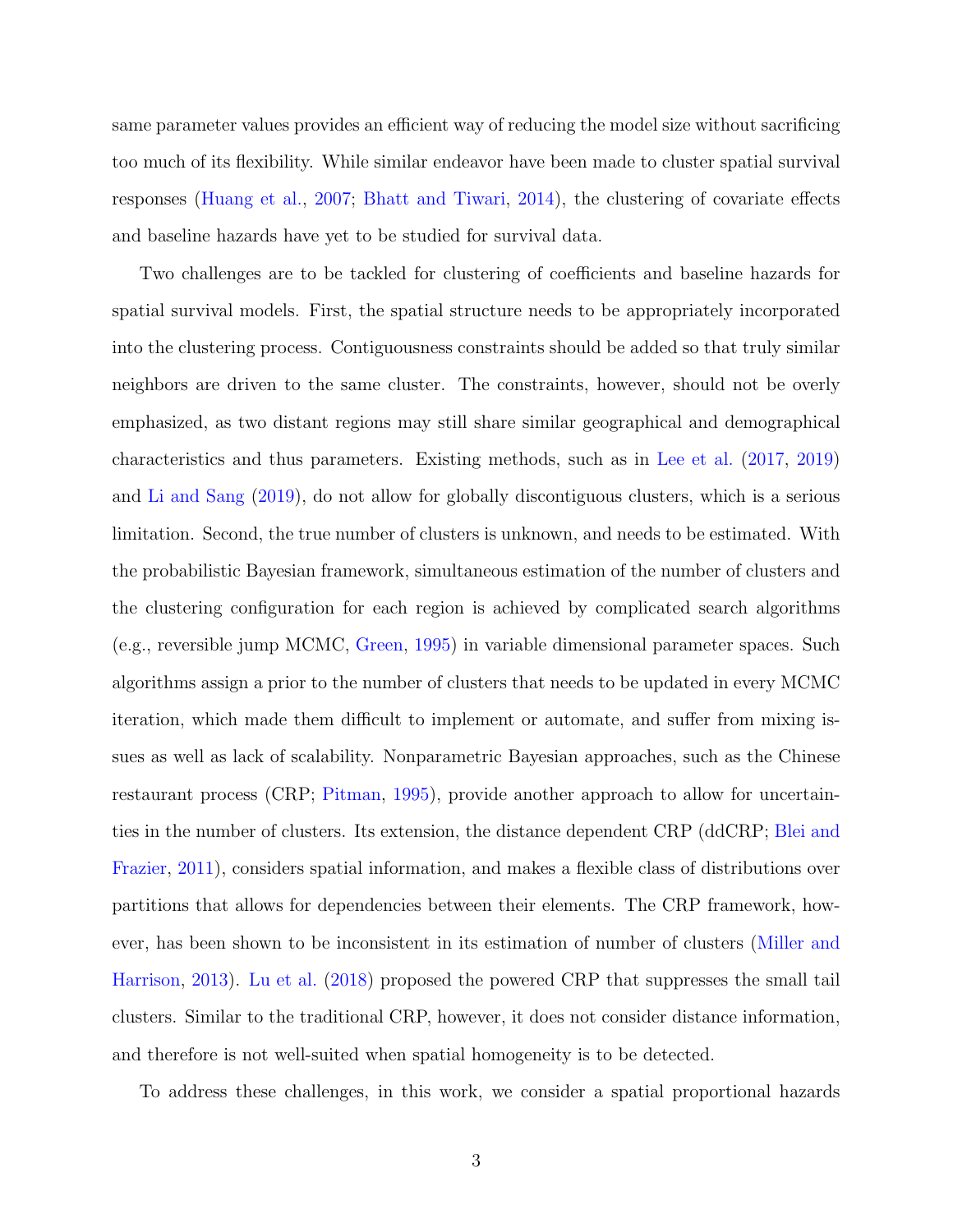model, and propose a geographically weighted Chinese restaurant process (gwCRP) to capture the spatial homogeneity of both the regression coefficients and baseline hazards over subareas under piecewise constant hazards models framework [\(Friedman et al.,](#page-23-3) [1982\)](#page-23-3). Our main contributions in this paper are three folds. First, we develop a new nonparametric Bayesian method for spatial clustering which combines the ideas of geographical weights and Dirichlet mixture models to leverage geographical information. Compared with existing methods, our proposed approach is able to capture both locally spatially contiguous clusters and globally discontiguous clusters. Second, an efficient Markov chain Monte Carlo (MCMC) algorithm is proposed for our proposed model without reversible jumps to simultaneously estimate the number of clusters and clustering configuration. In addition, we apply our method to the analysis of the Surveillance, Epidemiology, and End Results (SEER) Program data in the state of Louisiana among different counties, which provide important information to study spatial survival rates.

The remainder of the paper is organized as follows. In Section [2,](#page-3-0) we develop a homogeneity pursuit of survival data in the piecewise constant proportional hazard framework with gwCRP prior. In Section [3,](#page-9-0) a collapsed Gibbs sampler algorithm and post MCMC inference are discussed. The extensive simulation studies are carried out in Section [4.](#page-11-0) For illustration, our proposed methodology is applied to respiratory cancer survival data in Section [5.](#page-18-0) Finally, we conclude this paper with a brief discussion in Section [6.](#page-21-0)

## <span id="page-3-0"></span>2 Methodology

#### 2.1 Spatial Piecewise Constant Hazards Models

Let  $T_{\ell i}$  denote the survival time for patient  $\ell$  at location  $s_i$ , with  $\delta_{\ell i} = 1$  representing the event and  $\delta_{\ell i} = 0$  indicating censored, and  $X_{\ell}(s_i)$  denotes the vector of covariates corresponding to  $T_{\ell i}$  for  $i = 1, 2, ..., n$ , and  $\ell = 1, 2, ..., n_i$ , where  $n_i$  denotes the number of the patients at location  $s_i$ . In this paper,  $s_1, s_2, \ldots, s_n$  are areal units which is defined in [Banerjee et al.](#page-22-4)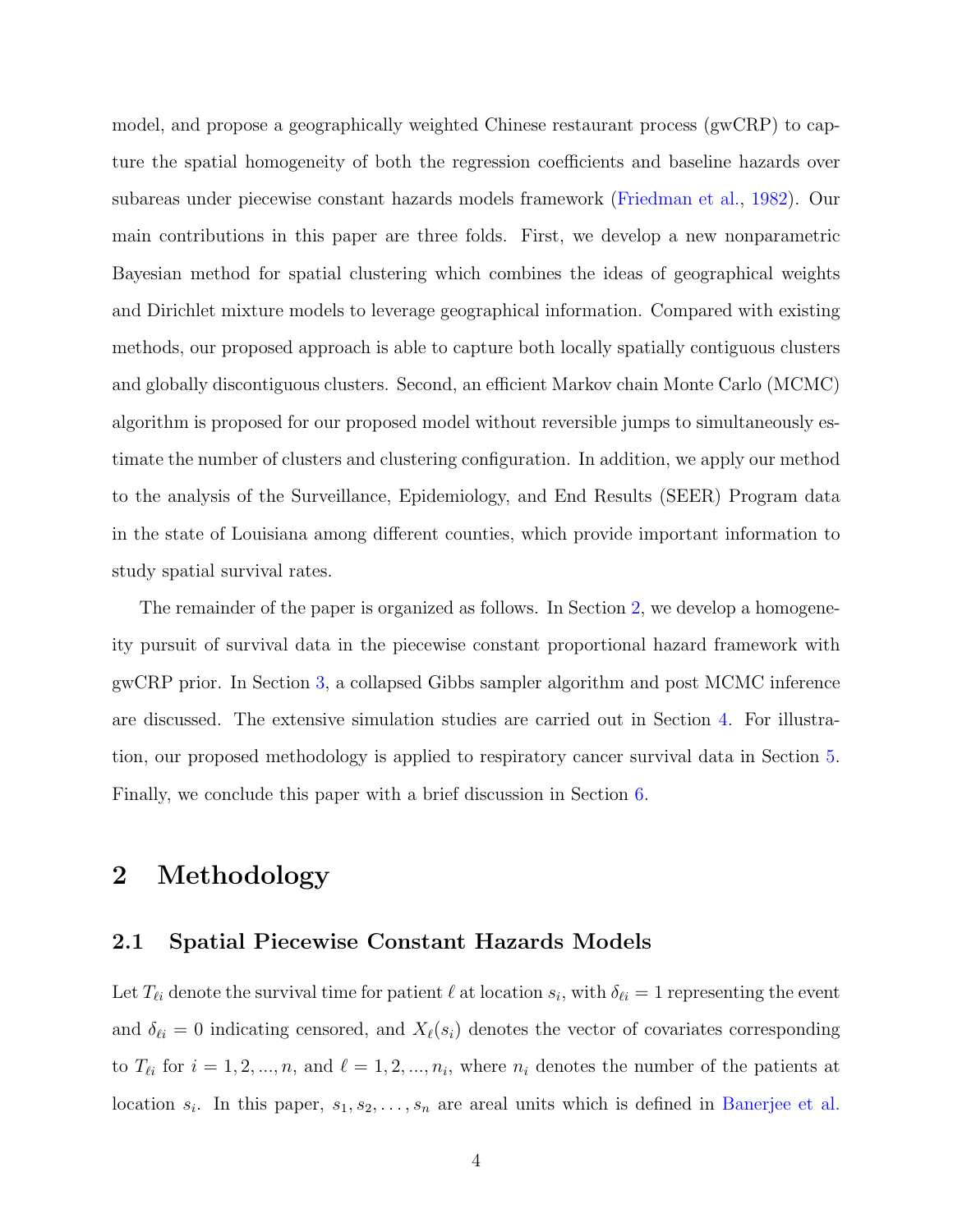[\(2014\)](#page-22-4). Let  $\mathbf{D} = \{ (T_{\ell i}, \delta_{\ell i}, X_{\ell}(s_i)), i = 1, 2, ..., n, \ell = 1, 2, ..., n_i \}.$  denote the observed data. We consider a proportional hazards model  $(Cox, 1972)$  $(Cox, 1972)$  $(Cox, 1972)$  with piecewise constant baseline hazard. We partition  $[0, \infty)$  into J intervals  $(0 = a_0 < a_1 < \cdots < a_J = \infty)$ , then the hazard function is given by

<span id="page-4-0"></span>
$$
\lambda(t|X_{\ell}(s_i)) = \lambda_0(t) \exp\bigl(X_{\ell}(s_i)^{\top} \boldsymbol{\beta}\bigr),\tag{1}
$$

with piecewise constant baseline hazard function  $\lambda_0(t) = \lambda_j$  for  $a_{j-1} \le t < a_j$ ,  $j = 1, \ldots, J$ .

For the piecewise constant hazard function mentioned in [\(1\)](#page-4-0), the baseline hazards  $\lambda_1, \ldots, \lambda_J$ and regression coefficients  $\beta$  are constants over different regions. Due to observed environmental factors, spatially varying patterns in baseline hazards and regression coefficients of hazard function need to be considered. The piecewise constant hazard function with spatially varying pattern is therefore given by

$$
\lambda(t|X_{\ell}(s_i)) = \lambda_{0(s_i)}(t) \exp(X_{\ell}(s_i)^{\top} \boldsymbol{\beta}(s_i)), \qquad (2)
$$

where  $\lambda_{0(s_i)}(t) = \lambda_j(s_i)$  for  $a_{j-1} \leq t < a_j$ ,  $j = 1, \ldots, J$ . Under this model,  $\lambda(s_i)$  =  $(\lambda_1(s_i), \ldots, \lambda_J(s_i))^T$  and  $\boldsymbol{\beta}(s_i)$  represent the location-specific baseline hazards and regression coefficients.

After some algebra, the logarithm of likelihood function for observed survival data  $D$  is obtained as

<span id="page-4-1"></span>
$$
\log \mathcal{L}(\beta(s_i), \lambda(s_i), i = 1, ..., n | \mathbf{D})
$$
\n
$$
= \sum_{i=1}^n \left\{ \sum_{j=1}^J d_{ji} \log \lambda_j(s_i) + \sum_{\ell=1}^{n_i} \delta_{\ell i} X_{\ell}(s_i)^{\top} \beta(s_i) - \sum_{j=1}^J \lambda_j(s_i) \left[ \sum_{\ell=1}^{n_i} \Delta_j(T_{\ell i}) \exp(X_{\ell}(s_i)^{\top} \beta(s_i)) \right] \right\},
$$
\n(3)

where  $d_{ji} = \sum_{\ell=1}^{n_i} \delta_{\ell i} \mathbf{1}_{[a_{j-1},a_j)}(T_{\ell i})$ , which represents the number of people at location  $s_i$  who experience the event during the time period from  $a_{j-1}$  to  $a_j$ , and  $\Delta_j(t) = t - a_{j-1}$  for  $a_{j-1} \leq$  $t < a_j$ .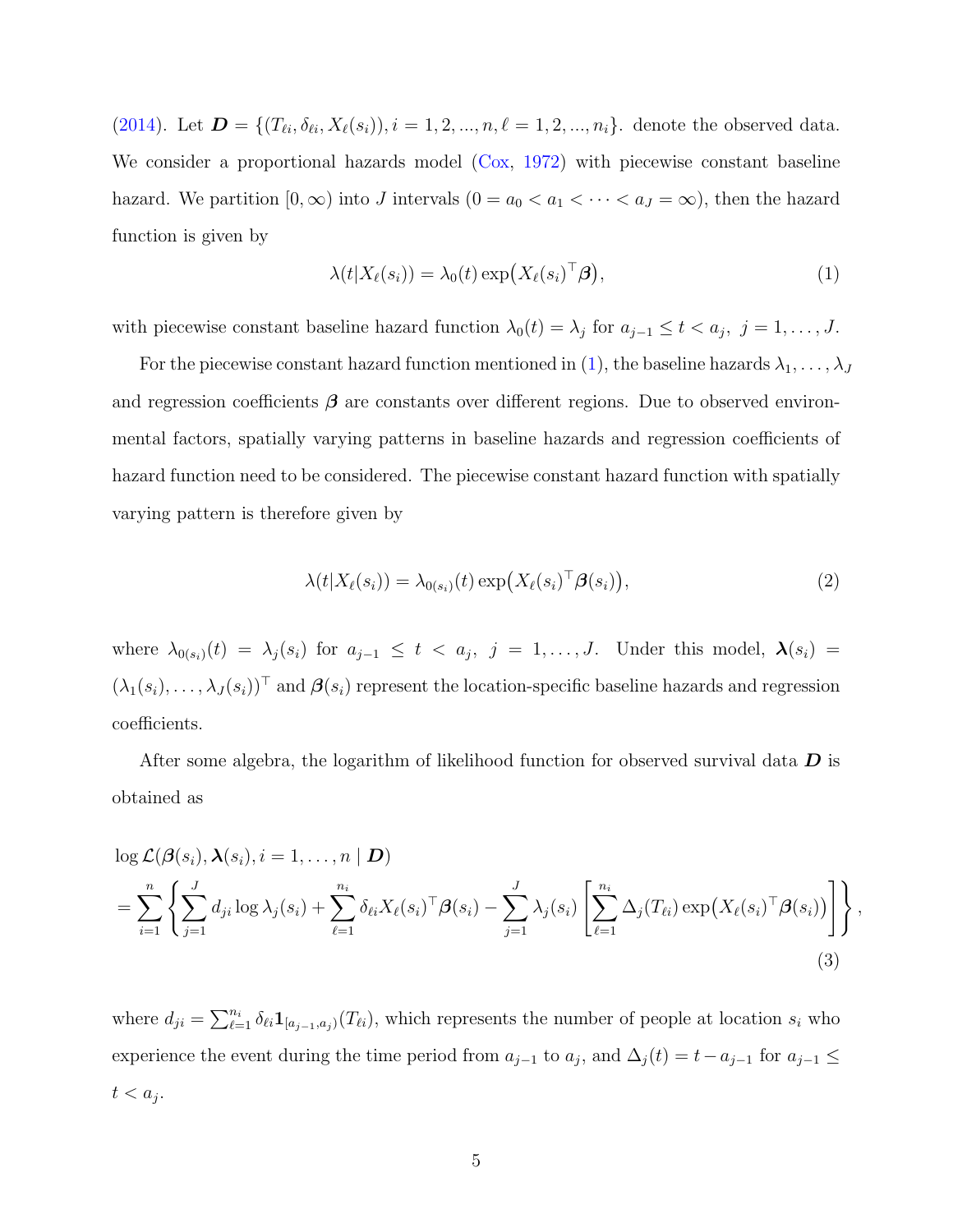For one particular location  $s_i$ , let  $\boldsymbol{\eta}(s_i) = \log \boldsymbol{\lambda}(s_i)$  and define  $\boldsymbol{\theta}(s_i) = (\boldsymbol{\beta}(s_i)^{\top}, \boldsymbol{\eta}(s_i)^{\top})^{\top}$ the collection of parameters, then the maximized likelihood estimate (MLE)  $\hat{\theta}(s_i)$  can be obtained by solving the score function, which is the derivative of the logarithm of likeli-hood function in [\(3\)](#page-4-1), and the estimated variance-covariance matrix of MLE is  $\hat{\Sigma}_i = (-H)^{-1}$ , respectively, where  $(-H)$  denotes the negative Hessian matrix. Based on the MLEs and estimated variance-covariance matrices, we have the following approximation of the likelihood.

<span id="page-5-0"></span>Proposition 1. We assume the regularity conditions A-D in [Friedman et al.](#page-23-3) [\(1982\)](#page-23-3). As  $n_i \to \infty$ ,  $i = 1 \ldots, n$ , the data likelihood  $\mathcal{L}(\mathcal{B}(s_i), \lambda(s_i), i = 1, \ldots, n | \mathbf{D})$  is approximated as

$$
\mathcal{L}(\boldsymbol{\beta}(s_i), \boldsymbol{\lambda}(s_i), i = 1, \dots, n \mid \boldsymbol{D}) \approx \prod_{i=1}^n MVN(\widehat{\boldsymbol{\theta}}(s_i)|\boldsymbol{\theta}(s_i), \widehat{\Sigma}_i),
$$
\n(4)

where MVN stands for the multivariate normal distribution.

The derivations of  $\hat{\Sigma}_i$  and the proof of Proposition [1](#page-5-0) are given in Section A and Section B of Supporting information. Instead of using the log likelihood in [\(3\)](#page-4-1), our following model is based on normal approximation in Proposition [1](#page-5-0) for computational convenience.

Based on the normal approximation given in Proposition [1,](#page-5-0) a natural way which follows [Gelfand et al.](#page-23-4) [\(2003\)](#page-23-4) for spatially varying pattern of baseline hazards and regression is to give a Gaussian process prior to  $\theta(s_i)$ ,  $i = 1, ..., n$ . The Gaussian process for  $\theta(s_i)$ ,  $i = 1, ..., n$ is defined as

$$
\boldsymbol{\theta} \sim \text{MVN}(\mathbf{1}_{n\times 1} \otimes \boldsymbol{\mu}, \boldsymbol{H}(\phi) \otimes \boldsymbol{\Sigma}),
$$
\n(5)

where  $\boldsymbol{\theta} = (\boldsymbol{\theta}(s_1)^{\top}, \dots, \boldsymbol{\theta}(s_n)^{\top})^{\top}, \boldsymbol{\mu}$  is a  $p + J$  dimensional vector,  $\boldsymbol{H}(\phi)$  is a  $n \times n$  spatial correlation matrix depending on the distance matrix with parameter  $\phi$ ,  $\Sigma$  is a  $(p+J) \times$  $(p + J)$  covariance matrix, and ⊗ denotes Kronecker product. The  $(i, j)$ -th entry of  $\mathbf{H}(\phi)$ is  $\exp(-\phi|s_i - s_j|)$ , where  $|s_i - s_j|$  is the distance between  $s_i$  and  $s_j$ , and  $\phi > 0$  is the range parameter for spatial correlation. For the Gaussian process prior, the parameters of closer locations have stronger correlations.

For many spatial survival data, some regions will share same covariate effects or baseline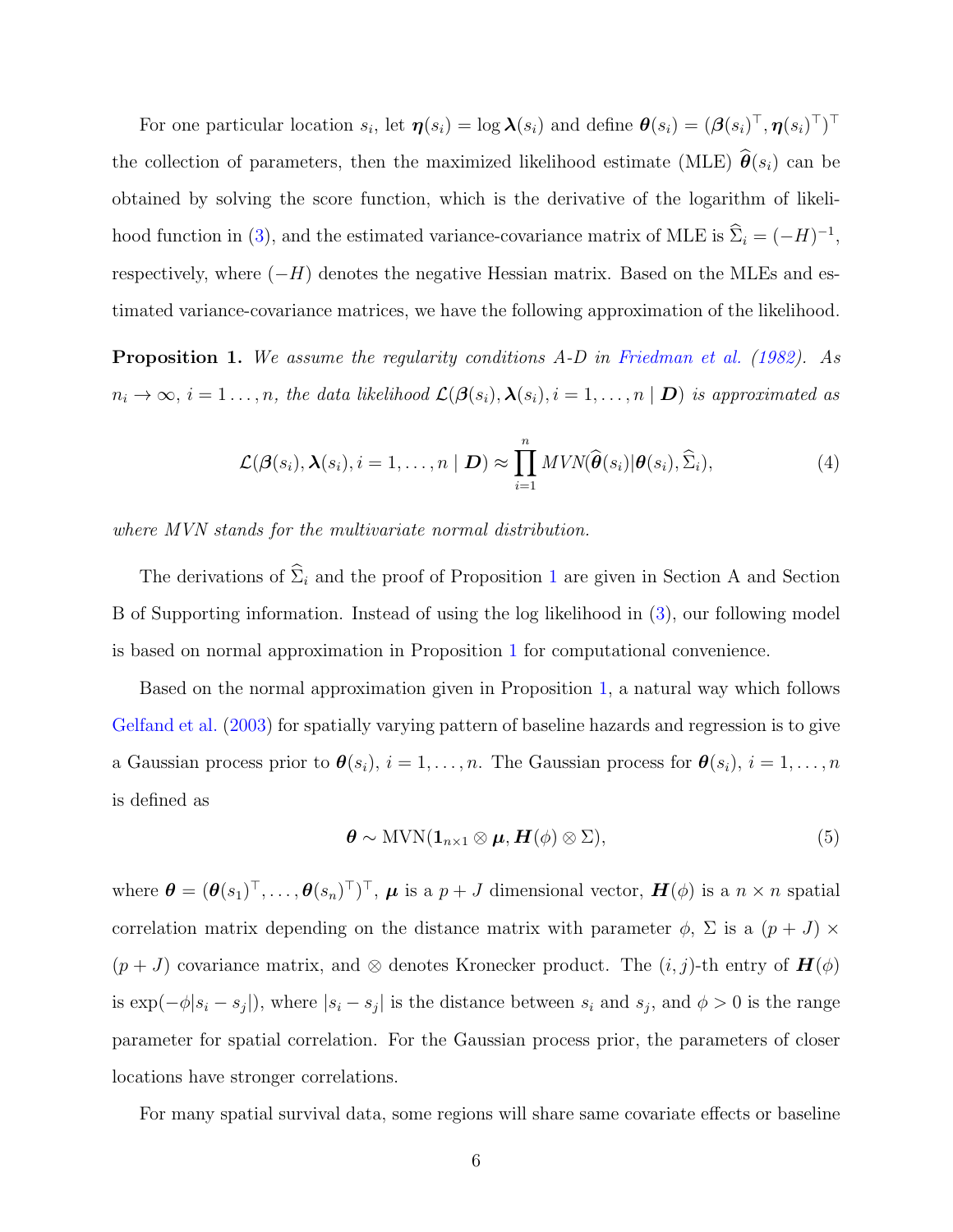hazards with their nearby regions. In addition, some regions will share similar parameters regardless of their geographical distances, due to the similarities of regions' demographical information such as income distribution [\(Ma et al.,](#page-24-8) [2020;](#page-24-8) [Hu et al.,](#page-23-5) [2020\)](#page-23-5), food environment index, air pollution [\(Zhao et al.,](#page-25-6) [2020\)](#page-25-6), and etc.. A spatially varying pattern for  $\theta(s_i)$ ,  $i =$  $1, \ldots, n$  is not always valid. Based on the homogeneity pattern, we focus on the clustering of spatially-varying parameters. In our setting, we assume that the  $n$  parameter vectors can be clustered into k groups, i.e.,  $\boldsymbol{\theta}(s_i) = \boldsymbol{\theta}_{z_i}$  where  $z_i \in \{1, 2, ..., k\}$ .

### 2.2 Geographically Weighted Chinese Restaurant Process

A latent clustering structure can be introduced to accommodate the spatial heterogeneity on parameters of sub-areas. Under the frequentist framework, the clustering problem could be solved in a two-stage approach: first obtain the estimate of number of clusters,  $\widehat{k}$ , then detect the optimal clustering assignment among all possible clusterings of  $n$  elements into  $k$  clusters. However, in this approach, the performance of the estimation of cluster assignments highly relies on the estimated number of clusters, it may ignore uncertainty in the first stage and cause redundant cluster assignments. Bayesian nonparametric method is a natural remedy to simultaneously estimate the number of clusters and cluster assignments. The Chinese restaurant process (CRP; [Pitman,](#page-25-5) [1995;](#page-25-5) [Neal,](#page-24-9) [2000\)](#page-24-9) offers choices to allow uncertainty in the number of clusters by assigning a prior distribution on  $(z_1, z_2, \ldots, z_n)$ . In CRP,  $z_i$ ,  $i =$  $2, \ldots, n$  are defined through the following conditional distribution (also called a Pólya urn scheme, [Blackwell et al.,](#page-22-6) [1973\)](#page-22-6).

<span id="page-6-0"></span>
$$
P(z_i = c \mid z_1, \dots, z_{i-1}) \propto \begin{cases} |c|, & \text{at an existing cluster labeled } c, \\ \alpha, & \text{at a new cluster.} \end{cases}
$$
 (6)

Here |c| refers to the size of cluster labeled c, and  $\alpha$  is the concentration parameter of the underlying Dirichlet process. Based on the Pólya urn scheme shown in  $(6)$ , the customers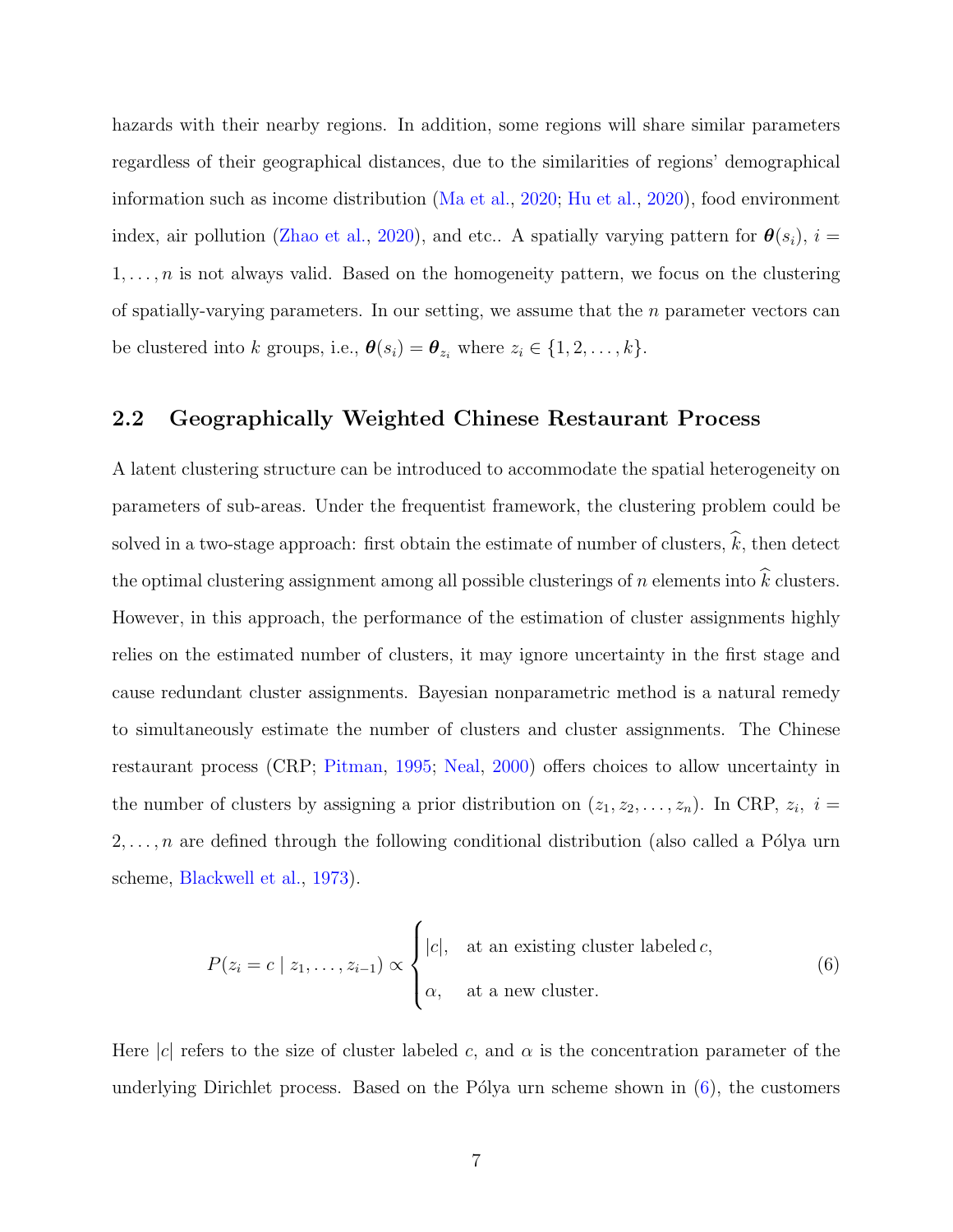will have no preference for sitting with different customers. For the spatial survival data, nearby regions will share similar environmental effects such as P.M. 2.5, water quality, etc.. These similar effects will lead the nearby sub-regions to share similar parameters. In order to consider similar effects caused by geographical distance, we modify the traditional CRP to geographically weighted CRP (gwCRP) so that the customer will have higher probability sitting with their familiar customers which are geographically nearby. We have the conditional distribution of  $\theta(s_i)$  given  $\theta(s_1), \ldots, \theta(s_{i-1})$  based on following definition.

<span id="page-7-0"></span>**Definition 1.** If  $G_0$  is a continuous distribution and  $i > 1$ , the distribution of  $\theta(s_i)$  given  $\boldsymbol{\theta}(s_1), \ldots, \boldsymbol{\theta}(s_{i-1})$  is proportional to

<span id="page-7-1"></span>
$$
f(\boldsymbol{\theta}(s_i) | \boldsymbol{\theta}(s_1), \ldots, \boldsymbol{\theta}(s_{i-1})) \propto \sum_{r=1}^{K^*} \sum_{j=1}^{i-1} w_{ij} \mathbf{1}(\boldsymbol{\theta}(s_j) = \boldsymbol{\theta}_r^*) \delta_{\boldsymbol{\theta}_r^*}(\boldsymbol{\theta}(s_i)) + \alpha G_0(\boldsymbol{\theta}(s_i)), \quad (7)
$$

where  $f(\cdot)$  is the distribution density function,  $K^*$  denote the number of clusters excluding the *i*-th observation,  $\theta_1^*, \ldots, \theta_{K^*}^*$  are  $K^*$  distinguished values of  $\theta_1, \ldots, \theta_{i-1}$ ,  $w_{ij}$  is geographical weight which is calculated by the distance between  $s_i$  and  $s_j$ , and  $\delta(\cdot)$  is the Dirac measure.

Based on the Definition [1,](#page-7-0) we have similar Pólya urn scheme called gwCRP for conditional distribution in [\(7\)](#page-7-1) with CRP.

<span id="page-7-3"></span>**Proposition 2.** A Pólya urn scheme of gwCRP is defined as

<span id="page-7-2"></span>
$$
P(z_i = c \mid z_1, \dots, z_{i-1}) \propto \begin{cases} |c^*|, & \text{at an existing cluster labeled } c, \\ \alpha, & \text{at a new cluster.} \end{cases}
$$
 (8)

 $|c^*| = \sum_{j=1}^{i-1} w_{ij} \mathbf{1}(z_j = c)$ , where  $w_{ij}$  is the geographical weight.

Compared the existing geographically weighted regression literatures, our weights are obtained by graph distance between different areas. Following [Xue et al.](#page-25-4) [\(2020\)](#page-25-4), we denote a graph as G, with set of vertices  $V(G) = \{v_1, \ldots, v_n\}$ , and set of edges  $E(G) = \{e_1, \ldots, e_m\}$ .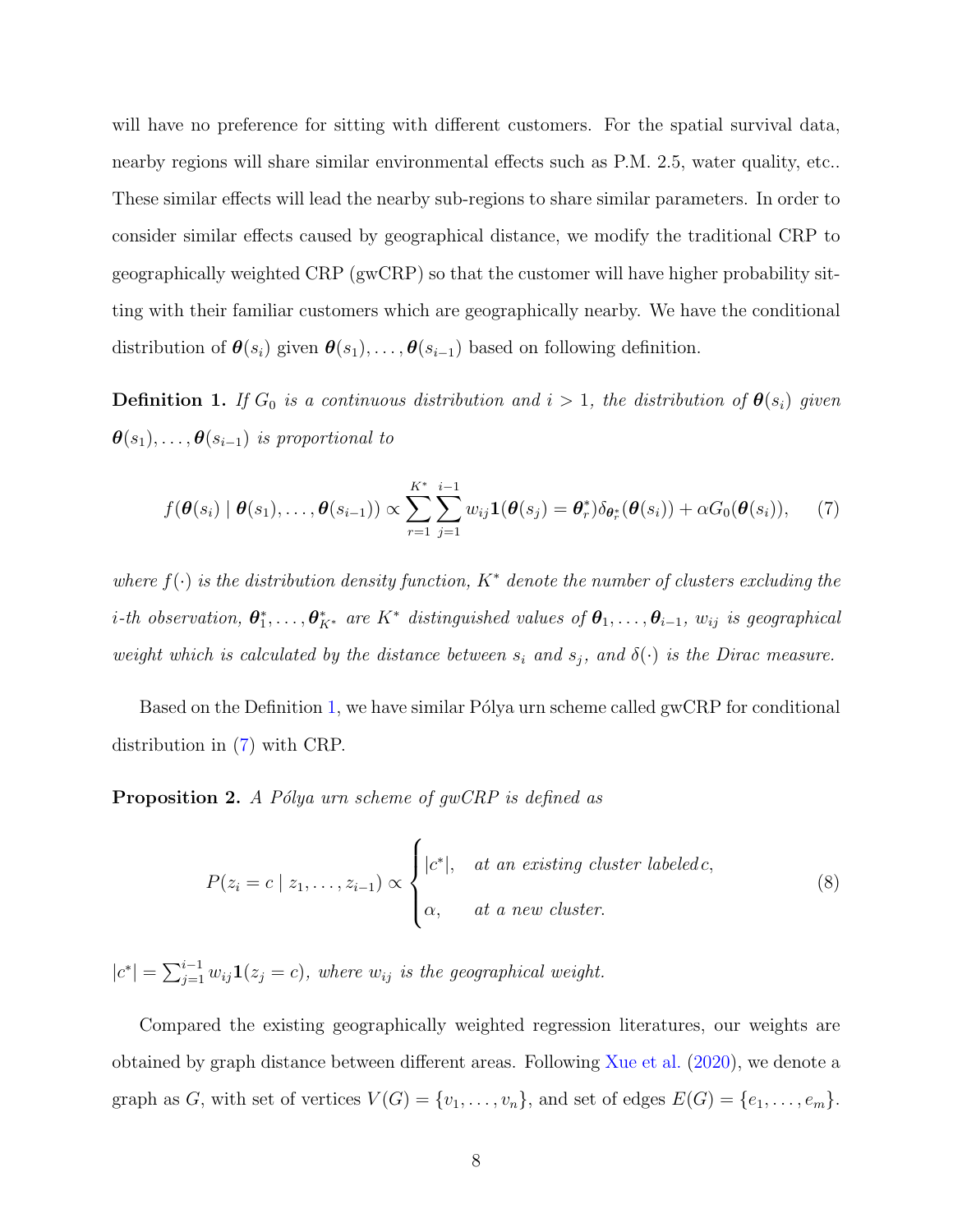The graph distance between two vertices  $v_i$  and  $v_j$  is defined as:

<span id="page-8-0"></span>
$$
d_{v_i v_j} = \begin{cases} |V(e)|, & \text{if } e \text{ is the shortest path connecting } v_i \text{ and } v_j, \\ \infty, & \text{if } v_i \text{ and } v_j \text{ are not connected,} \end{cases}
$$
 (9)

where  $|V(e)|$  represents the cardinality of edges in e. For the county level data, we construct the graph G based on adjacency matrix among different counties. We treat n counties as n vertices of this graph and  $v_i$  and  $v_j$  are connected when the corresponding counties share the boundary. Based on the graph distance calculated by [\(9\)](#page-8-0), we calculate the geographical weights by:

<span id="page-8-1"></span>
$$
w_{ij} = \begin{cases} 1, & \text{if } d_{v_i v_j} \le 1, \\ \exp(-d_{v_i v_j} \times h), & \text{if } 1 < d_{v_i v_j}, \end{cases} \tag{10}
$$

where  $d_{v_i v_j}$  is the graph distance between areas i and j. For the weighting function in [\(10\)](#page-8-1), we give the largest weight ( $w_{ij} \equiv 1$ ) for the areas sharing the same boundaries, which follows the first law of geography [\(Tobler,](#page-25-1) [1970\)](#page-25-1). For simplicity, we refer to gwCRP introduced above as  $\text{gwCRP}(\alpha, h)$ , where  $\alpha$  is the concentration parameter for Dirichlet distribution and  $h$  is the spatial smoothness parameter.

<span id="page-8-2"></span>**Remark 1.** Based on the Pólya urn scheme defined in  $(8)$  and geographical weighting scheme defined in [\(10\)](#page-8-1), we find that (i) when  $h = 0$ , the gwCRP reduces to traditional CRP, which leads to over-clustering problem in estimating of the number of clusters; (ii) when  $h \to \infty$ , a new customer just only choose the table representing spatially contiguous regions. This will also lead to the same over-clustering problem as CRP.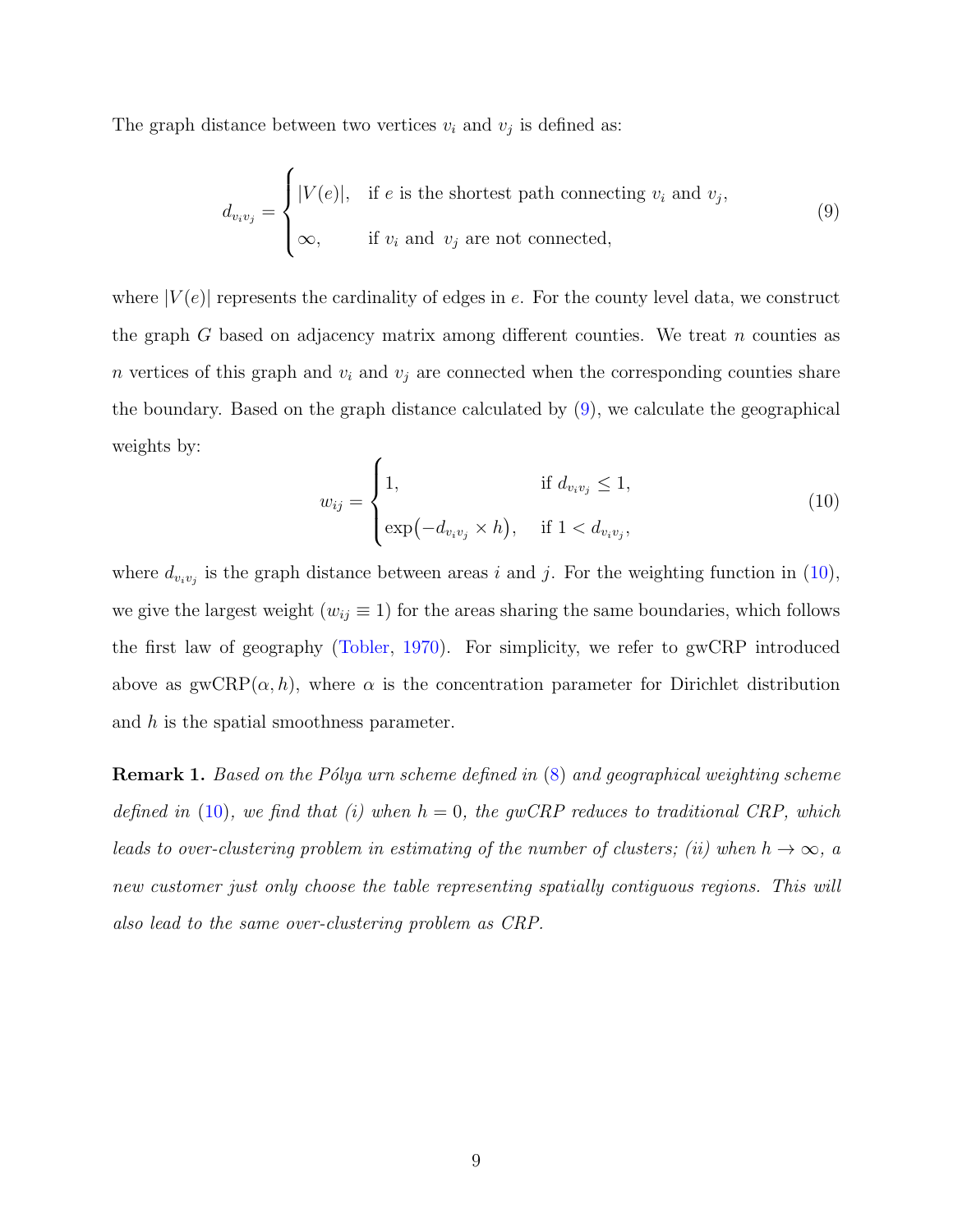## 2.3 gwCRP for Piecewise Constant Hazards Models

Adapting gwCRP to the piecewise constant hazards models, our model and prior can be expressed hierarchically as:

$$
\log \mathcal{L}(\beta_{z_i}, \lambda_{z_i}, i = 1, ..., n | \mathbf{D})
$$
\n
$$
= \sum_{i=1}^n \left\{ \sum_{j=1}^J d_{ji} \log \lambda_{jz_i} + \sum_{\ell=1}^{n_i} \delta_{\ell i} X_{\ell}(s_i)^{\top} \beta_{z_i} - \sum_{j=1}^J \lambda_{jz_i} \left[ \sum_{\ell=1}^{n_i} \Delta_j (T_{\ell i}) \exp(X_{\ell}(s_i)^{\top} \beta_{z_i}) \right] \right\},
$$
\n
$$
z_i | \boldsymbol{\pi}, k \sim \text{Multinomial}(\pi_1, \dots, \pi_k),
$$
\n
$$
\boldsymbol{\pi} \sim \text{gwCRP}(\alpha, h),
$$
\n
$$
\boldsymbol{\theta}_r \sim \text{MVN}(0, \Sigma_0), \quad r = 1, ..., k,
$$
\n(11)

where  $\boldsymbol{\theta}_r = (\beta_{1r}, \dots, \beta_{pr}, \log \lambda_{1r}, \dots, \log \lambda_{Jr})^\top$  is a  $p + J$  dimensional vector. And let  $k \to \infty$ , and  $\Sigma_0$  be hyperparameter for base distribution of  $\theta_1, \ldots, \theta_r$ . We choose  $\Sigma_0 = 100$ **I** in all the simulations and real data analysis providing noninformative priors. The concentration parameter  $\alpha$  controls the probability of introducing a new cluster which is similar with CRP. Different values of h lead to different weighting scale for different sub-regions. In our following simulations and real data analysis, we fix  $\alpha = 1$  and tune h with different values.

## <span id="page-9-0"></span>3 Bayesian Inference

In this section, we will introduce the MCMC sampling algorithm, post MCMC inference method, and Bayesian model selection criterion.

Our goal is to sample from the posterior distribution of the unknown parameters  $k$ ,  $\boldsymbol{z}=(z_1,...,z_n)\in\{1,...,k\}^n, \boldsymbol{\beta}=(\beta_1,\ldots,\beta_k), \text{ and } \boldsymbol{\lambda}=(\boldsymbol{\lambda}_1,\ldots,\boldsymbol{\lambda}_k).$  Based on Proposition [1](#page-5-0) and Proposition [2,](#page-7-3) we can efficiently cycles through the full conditional distributions of  $z_i | z_{-i}$  for  $i = 1, 2, \ldots, n$  and  $\boldsymbol{\beta}^\top$ ,  $\log \boldsymbol{\lambda}^\top$ , where  $z_{-i} = \boldsymbol{z} \setminus \{z_i\}$ . The marginalization over k can avoid complicated reversible jump MCMC algorithms or even allocation samplers. The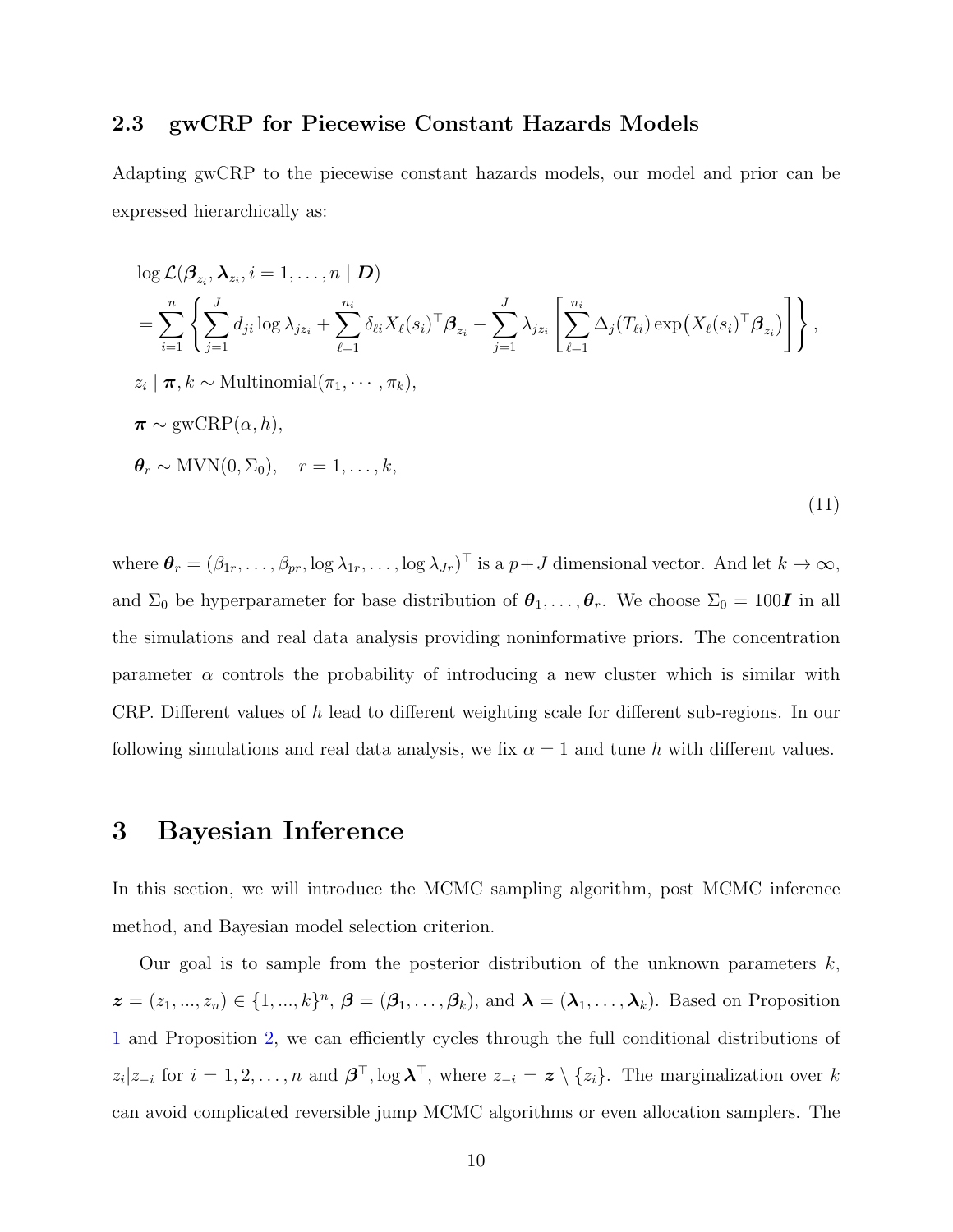full conditionals of  $z_1, \ldots, z_n$  are given in Proposition [3.](#page-10-0) The details of sampling algorithm is given in Section C of Supporting information.

<span id="page-10-0"></span>**Proposition 3.** The full conditional distributions  $P(z_i = c \mid z_{-i}, \theta, \theta)$  of  $z_1, \ldots, z_n$  is given as

$$
\propto \begin{cases} & \left(\sum_{j\neq i} w_{ij} \mathbf{1}(z_j = c)\right) (2\pi)^{-\frac{p}{2}} |\widehat{\Sigma}_i|^{-\frac{1}{2}} \exp\left\{-\frac{1}{2} \left( (\widehat{\boldsymbol{\theta}}(s_i) - \boldsymbol{\theta}_c)^{\top} \widehat{\Sigma}_i^{-1} (\widehat{\boldsymbol{\theta}}(s_i) - \boldsymbol{\theta}_c) \right) \right\} & \text{at existing } c \\ & \alpha (2\pi)^{-\frac{p}{2}} |\widehat{\Sigma}_i|^{-\frac{1}{2}} |\Sigma_0|^{-\frac{1}{2}} |\widehat{\Sigma}_i^{-1} + \Sigma_0^{-1}|^{-\frac{1}{2}} \exp\left\{-\frac{1}{2} \left( \widehat{\boldsymbol{\theta}}(s_i)^{\top} (\widehat{\Sigma}_i + \Sigma_0)^{-1} \widehat{\boldsymbol{\theta}}(s_i) \right) \right\} & \text{if } c \text{ is a new cluster} \end{cases}
$$

where  $\widehat{\Sigma}_i$  is the estimated variance-covariance matrix of MLE  $\widehat{\theta}(s_i)$  for  $i = 1, \ldots, n$ , and  $\Sigma_0$ is the variance hyperparameter for the base distribution of  $\theta_1, \ldots, \theta_r$ .

We carry out posterior inference on the group memberships  $z_1, \ldots, z_n$  by using Dahl's method [\(Dahl,](#page-22-7) [2006\)](#page-22-7), which proceeds as follows

- 1. Define membership matrices  $B^{(l)} = (B(i,j))_{i,j \in \{1,...,n\}} = (1(z_i^{(l)} = z_j^{(l)})$  $j^{(\iota)}))_{n\times n}$ , where  $l = 1, \ldots, B$  indexes the number of retained MCMC draws after burn-in, and  $\mathbf{1}(\cdot)$  is the indicator function.
- 2. Calculate the average membership matrix  $\overline{B} = \frac{1}{B}$  $\frac{1}{B}\sum_{l=1}^{L} B^{(l)}$ , where the summation is element-wise.
- 3. Identify the most *representative* posterior sample as the one that is closest to  $\overline{B}$  with respect to the element-wise Euclidean distance  $\sum_{i=1}^{n} \sum_{j=1}^{n} (B^{(l)}(i,j) - \overline{B}(i,j))^2$  among the retained  $l = 1, \ldots, B$  posterior samples.

Therefore, the posterior estimates of cluster memberships  $z_1, \ldots, z_n$  and model parameters  $\theta$  can be obtained based on the draw identified by Dahl's method.

We recast the choice of decaying parameter  $h$  as a model selection problem. We use the Logarithm of the Pseudo-Marginal Likelihood (LPML; [Ibrahim et al.,](#page-24-10) [2001\)](#page-24-10) based on conditional predictive ordinate (CPO; [Gelfand et al.,](#page-23-6) [1992;](#page-23-6) [Geisser,](#page-23-7) [1993;](#page-23-7) [Gelfand and Dey,](#page-23-8)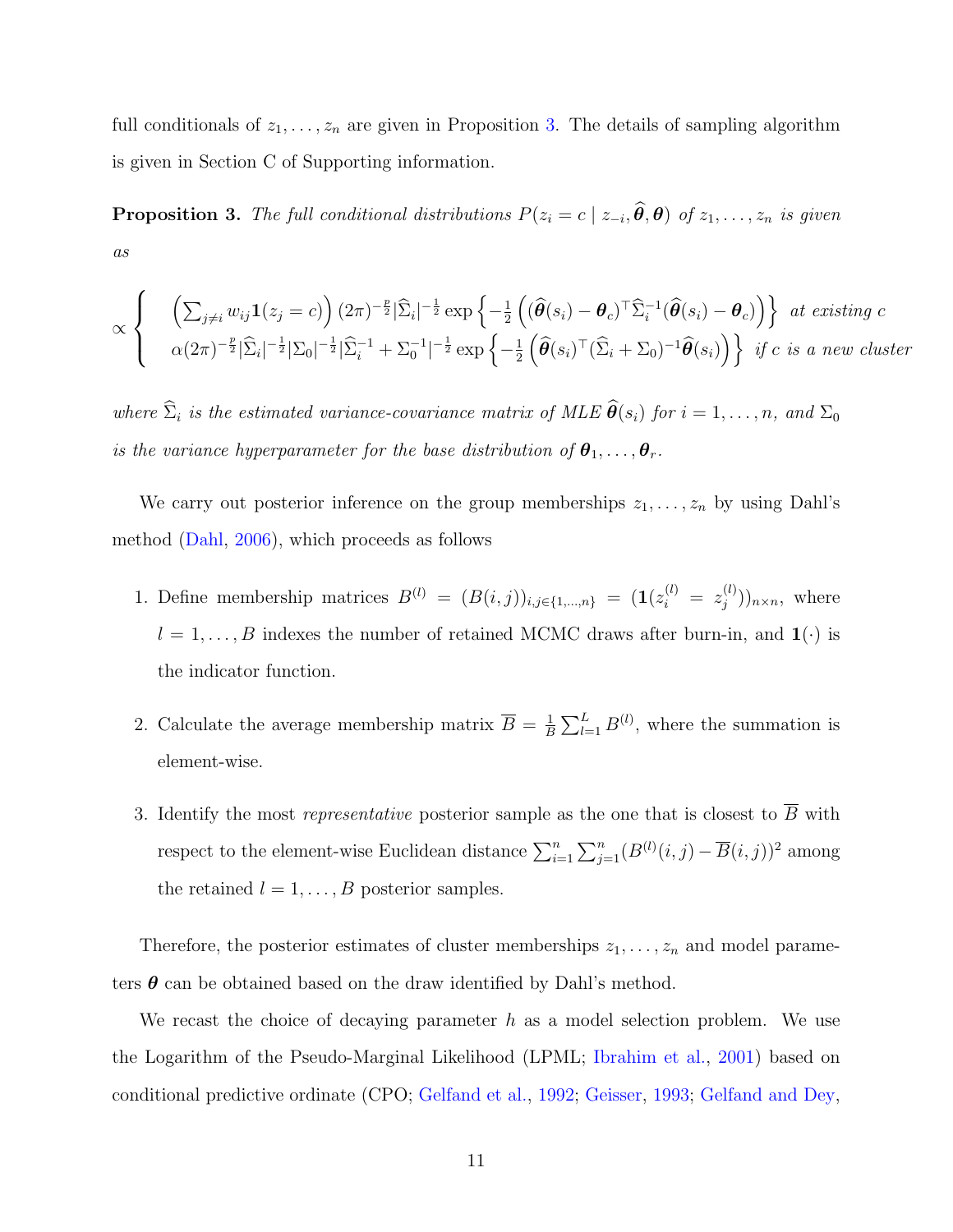[1994\)](#page-23-8) to select h. The LPML is defined as

$$
LPML = \sum_{i=1}^{N} \log(CPO_i), \qquad (12)
$$

where  $CPO_i$  is the i-th conditional predictive ordinate. Following [Chen et al.](#page-22-8) [\(2000\)](#page-22-8), a Monte Carlo estimate of the CPO, within the Bayesian framework, can be obtained as

$$
\widehat{\text{CPO}}_i^{-1} = \frac{1}{B} \sum_{b=1}^B \frac{1}{f(D_i | \boldsymbol{\theta}_{z_i}^b)},\tag{13}
$$

where B is the total number of Monte Carlo iterations,  $\boldsymbol{\theta}_{z}^{b}$  $\frac{b}{z_i}$  is the b-th posterior sample, and  $f(\cdot)$  is the likelihood function define in [\(3\)](#page-4-1). An estimate of the LPML can subsequently be calculated as:

$$
\widehat{\text{LPML}} = \sum_{i=1}^{N} \log(\widehat{\text{CPO}}_i). \tag{14}
$$

A model with a larger LPML value is preferred.

# <span id="page-11-0"></span>4 Simulation

#### 4.1 Simulation Setting and Evaluation Metrics

In this section, we present simulation studies under four different designs to illustrate the performance of our proposed gwCRP method and compare with traditional CRP, in terms of both clustering configuration and estimation of regression coefficients and piecewise constant baseline hazards under proportional hazards model. Survival datasets that resemble the SEER respiratory cancer data for Louisiana are generated. The censoring rate is around 30%. We design four different geographical clustering patterns in Louisiana state, which are shown in Figure [1.](#page-13-0) Designs I and III have three true clusters, and Designs II and IV have two true clusters. In addition, Designs II and III both have one cluster consisting of two disjoint areas since, in practice, it is still possible for two distant counties to belong to the same cluster.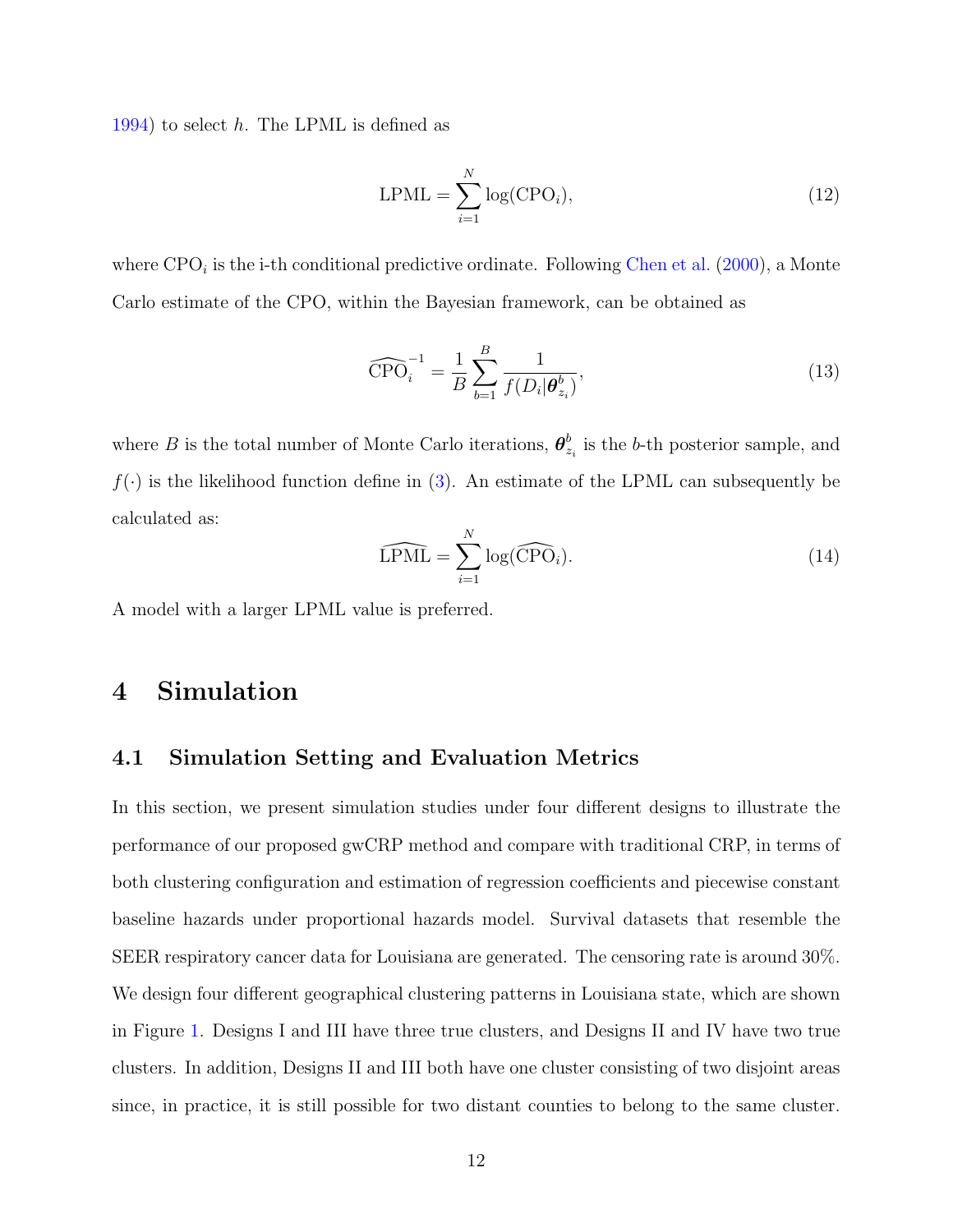Design IV has two clusters both consisting of disjoint areas.

For each design, 100 replicate datasets are generated under proportional hazards model with piecewise constant baseline hazard. In each replicate, we generate survival data of 60 subjects for each county, including three regression covariates from  $N(0, 1)$  i.i.d., survival time and censoring. We set three pieces for the baseline hazards with cutting points 1.5 and 6 for all designs, and over four designs, we have three true clusters at maximum, and the true regression coefficients and baseline hazards used are chosen from  $\beta_1 = (1, 0.5, 1), \lambda_1 =$  $(0.045, 0.036, 0.045), \beta_2 = (1.5, 1, 1), \lambda_2 = (0.045, 0.036, 0.036), \text{ and } \beta_3 = (2, 0.5, 1.5), \lambda_3 =$ (0.036, 0.045, 0.0495). Censoring times are generated independently by taking the minimum of 150 and random values from  $Exp(0.01)$  with expectation 100. For each replicate, we set  $\alpha = 1$  and run different values of h, from 0 to 2 with grid 0.2, and from 3 to 10 with grid 1, and select the optimal h via LPML. A total of  $2000$  MCMC iterations are run for each replicate, with the first 500 iterations as burn-in.

To compare the performance of clustering of gwCRP under different values of  $h$ , both estimation of the number of clusters and the matchability of clustering configurations are reported. In our simulation, we use mean Rand Index [\(Rand,](#page-25-7) [1971\)](#page-25-7) which is obtained by using R-package fossil [\(Vavrek,](#page-25-8) [2011\)](#page-25-8) to measure the clustering performance.

In addition to clustering performance, we further evaluate the estimation performance of covariates coefficients and baseline hazards, which is assessed by average of bias (AB) and average of mean squared error (AMSE) defined as follows. Let  $\boldsymbol{z} = (z_1, \ldots, z_n)$  be the true clustering label vector,  $\theta_r(s_i)$  be the true parameter value of cluster  $r, \kappa_r = \sum_{i=1}^{64} \mathbf{1}(z_i = r)$ be the number of counties in cluster  $r, r = 1, \ldots, k, \sum_{r=1}^{k} \kappa_r = n$ , and for simulated data set t, let  $\theta_{(t)}(s_i)$  be Dahl's method estimate at location  $s_i$  for t-th replicates. Then AB is calculated as

AB = 
$$
\frac{1}{k} \sum_{r=1}^{k} \frac{1}{\kappa_r} \sum_{i|z_i = r} \frac{1}{100} \sum_{t=1}^{100} (\hat{\theta}_{(t)}(s_i) - \theta_r(s_i)),
$$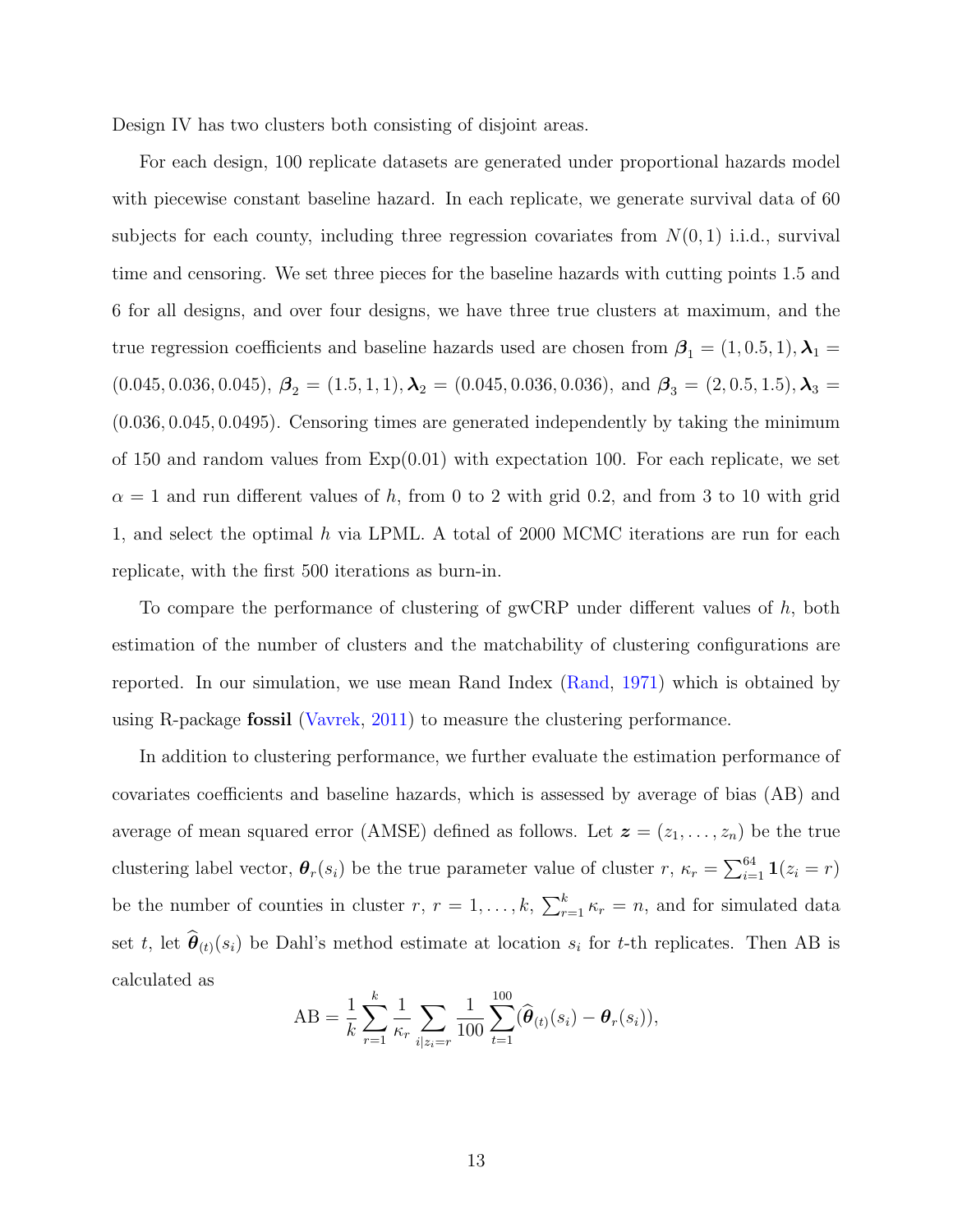

<span id="page-13-0"></span>Figure 1: Geographical clustering patterns in Louisiana state of simulation designs (This figure appears in color in the electronic version of this article, and any mention of color refers to that version.)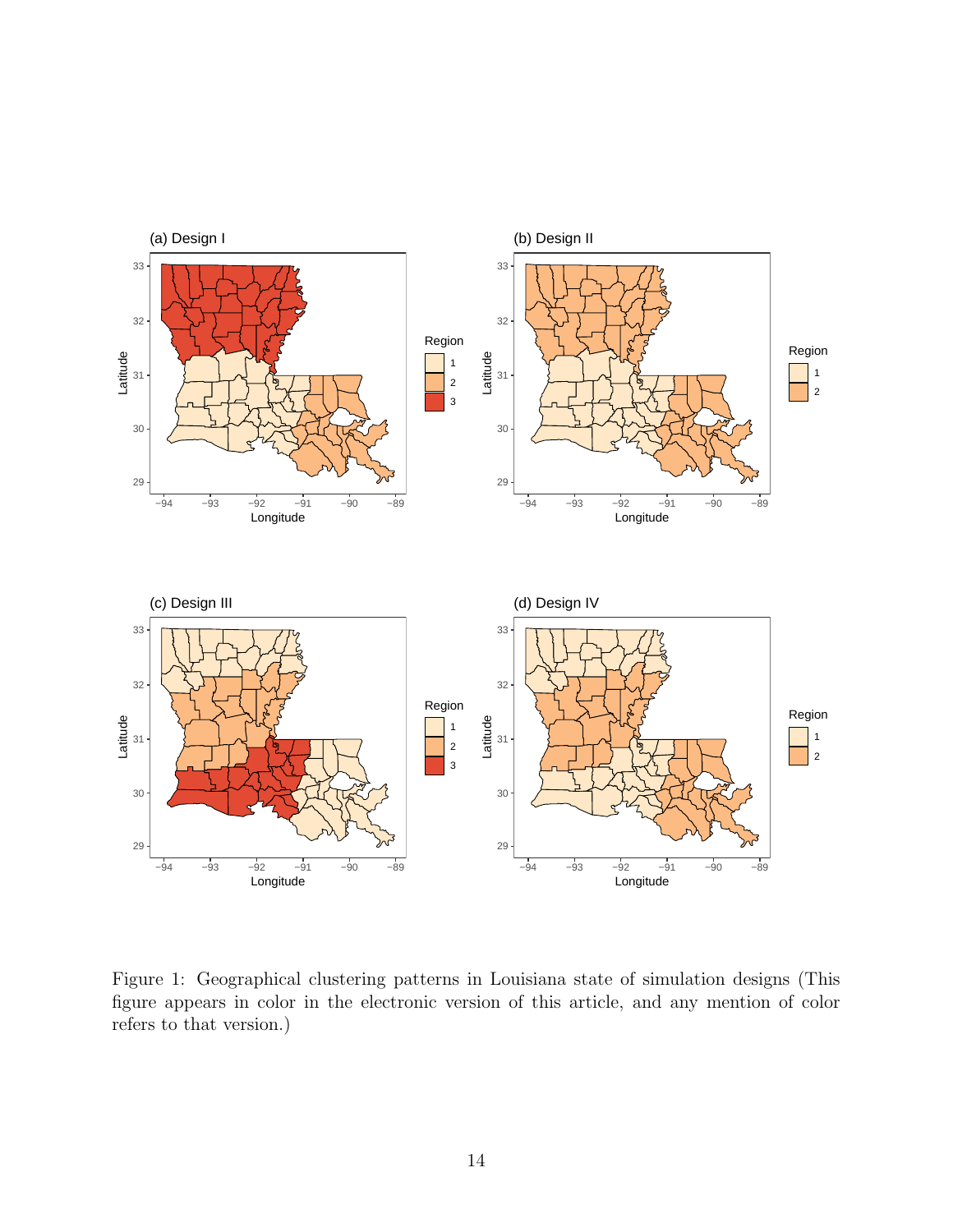and AMSE is calculated as

$$
\text{AMSE} = \frac{1}{k} \sum_{r=1}^{k} \frac{1}{\kappa_r} \sum_{i \mid z_i = r} \frac{1}{100} \sum_{t=1}^{100} (\widehat{\boldsymbol{\theta}}_{(t)}(s_i) - \boldsymbol{\theta}_r(s_i))^2,
$$

which calculates mean squared errors for each cluster first, and then average across clusters.

#### 4.2 Simulation Results

Figure [2](#page-15-0) shows the histogram of  $k$  estimates and boxplots of Rand Index under different  $h$ and the optimal selected by LPML for four simulation designs. We see that when  $h = 0$ , the proposed gwCRP method is identical to the traditional CRP method, and in this case, CRP always tends to over-cluster and often yields smaller Rand Index than the results under  $h > 0$ . Another important trend is that, as h increases, the estimated number of clusters decreases first and then increases, and the Rand Index increases first and then decreases as h becomes too large. As we discussed in Remark [1,](#page-8-2) this is because when h increases from 0, the spatial patterns in the data is captured by the proposed gwCRP method. However, as  $h \to \infty$ , the geographical weights  $w_{ij}$  for spatial-discontiguous counties become 0, which means only adjacent counties can be classified into the same cluster, therefore leading to over-clustering phenomenon again. It is also discovered that the clustering perfomance under optimal h selected by LPML is very well, with the probability of selecting true number of clusters always greater than 0.75, and Rand Index larger than or similar to the highest results attained by some fixed value of h.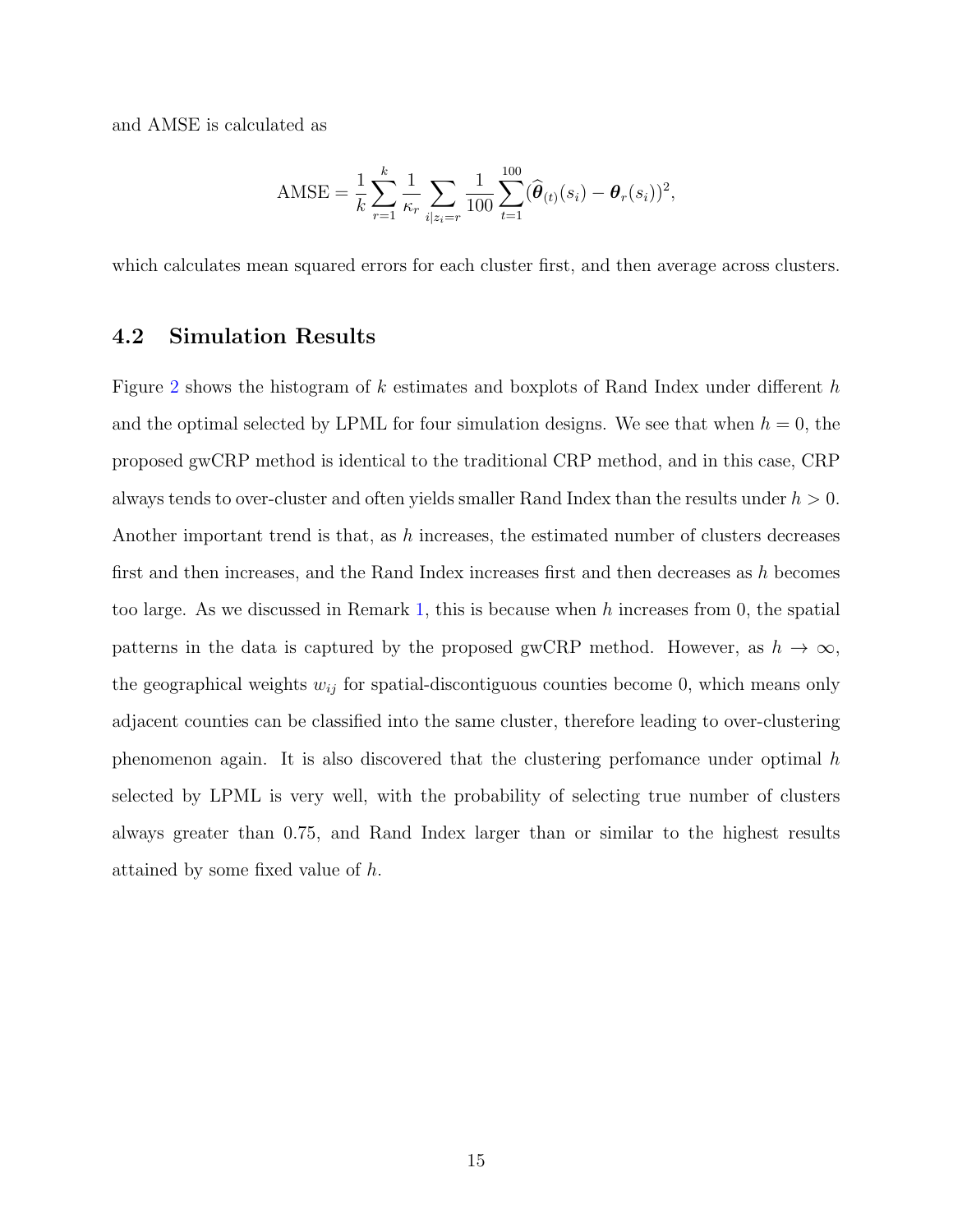

<span id="page-15-0"></span>Figure 2: Histogram of estimates of k and boxplot of Rand Index under different h and LPML selection for simulation designs. The average h selected by LPML is 1.296 in Design 1, 1.412 in Design 2, 1.366 in Design 3, 1.602 in Design 4.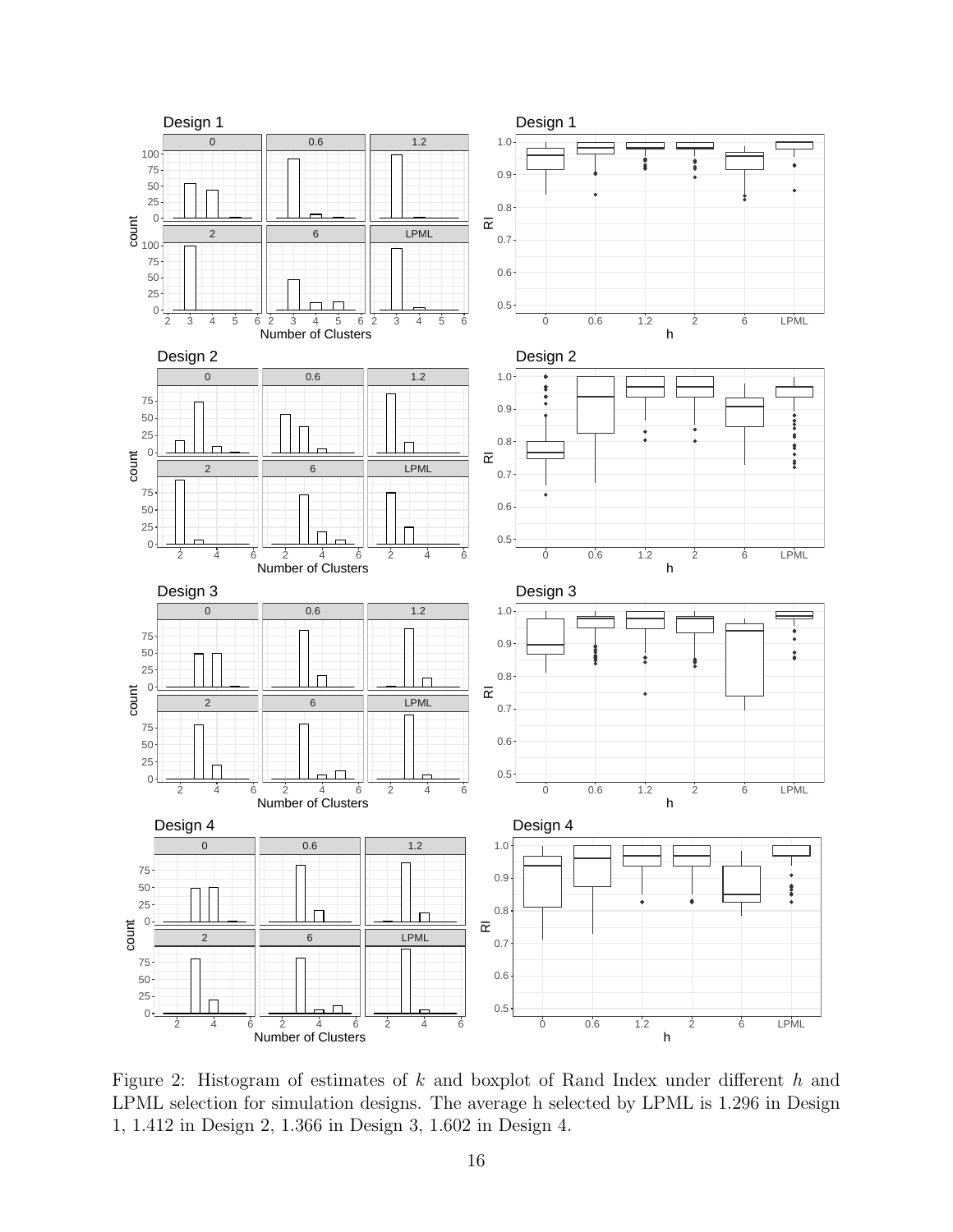Table [1](#page-17-0) summarizes the AB and AMSE results of estimating parameters of gwCRP under different h for different designs. For simplicity of summary results, here the AMSE of  $\beta$  is the average of AMSE of  $\beta_1, \beta_2, \beta_3$  since they have similar scales, and the value of log  $\lambda$  is the average of AMSE of  $\log \lambda_1$ ,  $\log \lambda_2$ ,  $\log \lambda_3$ , respectively.

For Designs II, III and IV, the absolute value of AB decrease as h increase from 0 to moderate values, and increase again as  $h$  increase to relatively large values. For all four designs, the absolute values of AB for  $\lambda$ 's of optimal h selected by LPML always are the smallest, and the absolute values for both  $\beta$ 's and  $\lambda$ 's of optimal h selected by LPML are always smaller than the values of traditional CRP. The patterns in AMSE are more clear when comparing different methods, that traditional CRP has the largest AMSE and AMSE decrease as h increase from 0 to moderate values, and increase again as h increase to relatively large values. The results of optimal  $h$  selected by LPML also has the best performance in estimation.

A sensitivity analysis regarding  $\alpha$  and the weighting function is conducted.  $\alpha = 0.5, 1, 2, 5$ and the weighting function  $w_{ij} = \exp(-d_{v_i v_j}^2 \times h^2) \mathbf{1} \{d_{v_i v_j} > 1\} + \mathbf{1} \{d_{v_i v_j} \leq 1\}$  which has a faster decay to 0 are ran, and all the results are presented in Section D of Supporting information. The results show that the results of optimal  $h$  selected by LPML are insensitive to the choice of  $\alpha$  and weighting function.

In a brief conclusion based on our simulation studies, gwCRP models have better performance than CRP both for clustering and parameter estimation. Our proposed model selection criterion, LPML, can nearly select the best performing h value for both clustering and parameter estimation.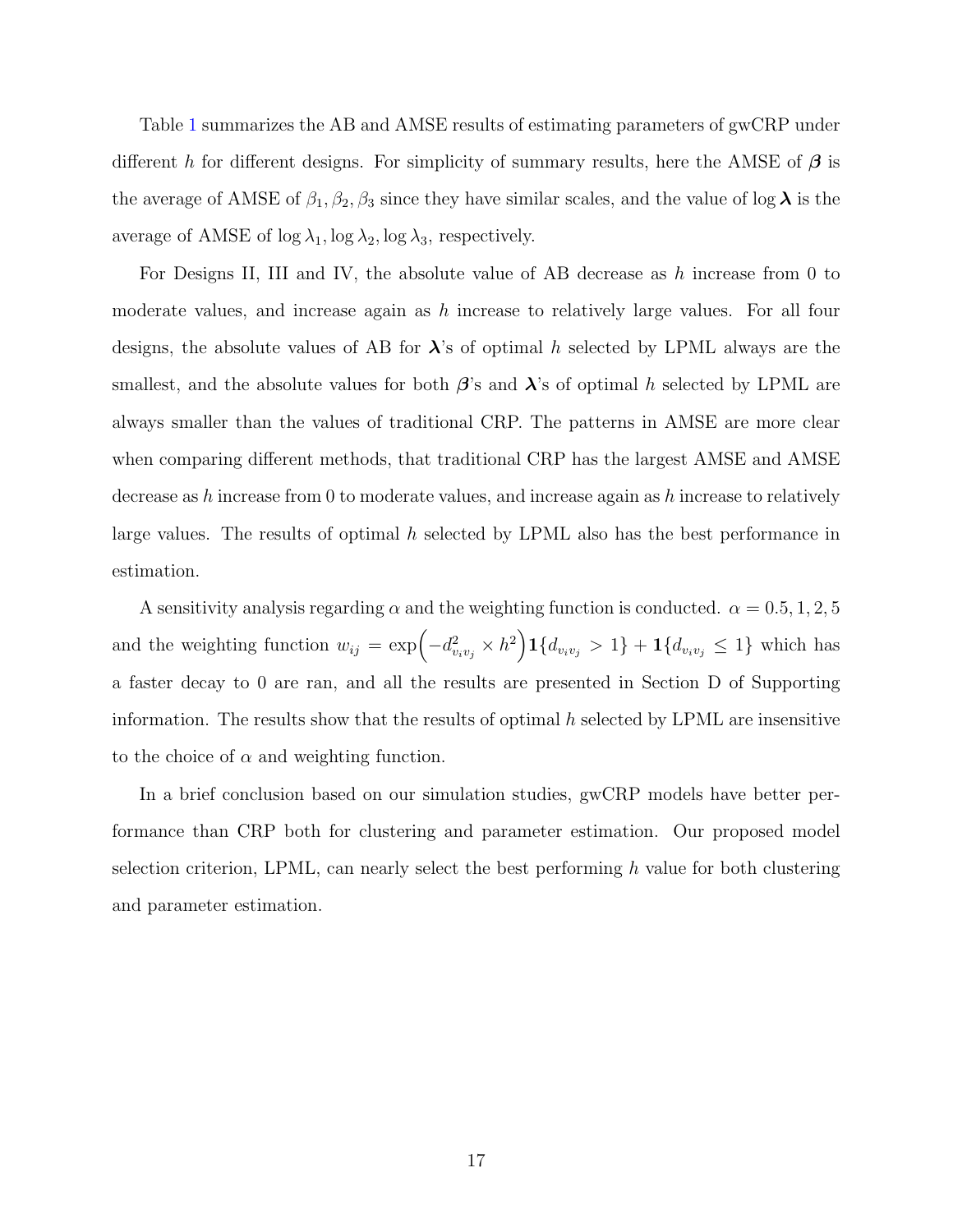|                                                                                                                |           |             |                             |             |            |             |           | le 1: AB and AMSE for parameter estimation under different h and LPML selection for different simulation designs |
|----------------------------------------------------------------------------------------------------------------|-----------|-------------|-----------------------------|-------------|------------|-------------|-----------|------------------------------------------------------------------------------------------------------------------|
| Parameter                                                                                                      | Design 1  |             | $\operatorname{Design} \Pi$ |             | Design III |             | Design IV |                                                                                                                  |
|                                                                                                                | AB        | <b>AMSE</b> | A <sub>B</sub>              | <b>AMSE</b> | AB         | <b>AMSE</b> | AB        | <b>AMSE</b>                                                                                                      |
| D                                                                                                              | $-0.0063$ | 0.0069      | 0.0038                      | 0.0067      | $-0.0065$  | 0.0083      | $-0.0027$ | 0.0060                                                                                                           |
| べ                                                                                                              | 0.0815    | 0.0193      | 0.0732                      | 0.0186      | 0.0797     | 0.0219      | 0.0827    | 0.0190                                                                                                           |
| ಲ                                                                                                              | $-0.0078$ | 0.0065      | $-0.0002$                   | 0.0058      | $-0.0061$  | 0.0087      | $-0.0017$ | 0.0049                                                                                                           |
|                                                                                                                | 0.0818    | 0.0194      | 0.0775                      | 0.0171      | 0.0794     | 0.0217      | 0.0815    | 0.0172                                                                                                           |
|                                                                                                                | $-0.0096$ | 0.0068      | $-0.0006$                   | 0.0055      | $-0.0056$  | 0.0085      | $-0.0051$ | 0.0049                                                                                                           |
| ≺                                                                                                              | 0.0849    | 0.0190      | 0.0814                      | 0.0158      | 0.0798     | 0.0216      | 0.0873    | 0.0191                                                                                                           |
|                                                                                                                | $-0.0061$ | 0.0129      | 0.0030                      | 0.0072      | $-0.0299$  | 0.0204      | $-0.0064$ | 0.0074                                                                                                           |
| ≺                                                                                                              | 0.0805    | 0.0281      | 0.0770                      | 0.0217      | 0.1005     | 0.0296      | 0.0852    | 0.0195                                                                                                           |
| $\mathcal{D}% _{T}=\mathcal{P}_{T}\!\left( a,b\right) ,\ \mathcal{P}_{T}=\mathcal{P}_{T}\!\left( a,b\right) ,$ | 0.0039    | 0.0059      | 0.0042                      | 0.0055      | 0.0074     | 0.0007      | $-0.0005$ | 0.0035                                                                                                           |
| $\prec$                                                                                                        | 1.0661    | 0.0177      | 1.0711                      | 0.0145      | 0.0732     | 0.0203      | 0.0777    | 10.0177                                                                                                          |
| $\mathcal{D}% _{T}=\mathcal{P}_{T}\!\left( a,b\right) ,\ \mathcal{P}_{T}=\mathcal{P}_{T}\!\left( a,b\right) ,$ | 0.0046    | 0.0086      | 0.0018                      | 0.0092      | $-0.0056$  | 0.0089      | 0.0003    | 0.0082                                                                                                           |
| $\prec$                                                                                                        | 0.0760    | 0.228       | 0.0717                      | 0.0233      | 1820:0     | 0.0239      | 0.0742    | 0.223                                                                                                            |
|                                                                                                                |           |             |                             |             |            |             |           |                                                                                                                  |

<span id="page-17-0"></span>

| Contract and any co<br>)<br>1                                                                                                                                                                                                                                                                                                          |                  |
|----------------------------------------------------------------------------------------------------------------------------------------------------------------------------------------------------------------------------------------------------------------------------------------------------------------------------------------|------------------|
|                                                                                                                                                                                                                                                                                                                                        |                  |
| י<br>נ                                                                                                                                                                                                                                                                                                                                 | $\overline{r}$   |
| $-1$                                                                                                                                                                                                                                                                                                                                   |                  |
|                                                                                                                                                                                                                                                                                                                                        | $\mathbf{r}$     |
| $\ddot{\xi}$                                                                                                                                                                                                                                                                                                                           |                  |
| くらくせい                                                                                                                                                                                                                                                                                                                                  |                  |
|                                                                                                                                                                                                                                                                                                                                        | F                |
| くう・・・                                                                                                                                                                                                                                                                                                                                  |                  |
|                                                                                                                                                                                                                                                                                                                                        |                  |
|                                                                                                                                                                                                                                                                                                                                        | .<br>م           |
| $\frac{1}{2}$ $\frac{1}{2}$ $\frac{1}{2}$ $\frac{1}{2}$ $\frac{1}{2}$ $\frac{1}{2}$ $\frac{1}{2}$ $\frac{1}{2}$ $\frac{1}{2}$ $\frac{1}{2}$ $\frac{1}{2}$ $\frac{1}{2}$ $\frac{1}{2}$ $\frac{1}{2}$ $\frac{1}{2}$ $\frac{1}{2}$ $\frac{1}{2}$ $\frac{1}{2}$ $\frac{1}{2}$ $\frac{1}{2}$ $\frac{1}{2}$ $\frac{1}{2}$<br>.<br> <br> <br> |                  |
|                                                                                                                                                                                                                                                                                                                                        |                  |
|                                                                                                                                                                                                                                                                                                                                        |                  |
| ;<br>}<br>}<br>くいいん                                                                                                                                                                                                                                                                                                                    | ļ                |
|                                                                                                                                                                                                                                                                                                                                        |                  |
|                                                                                                                                                                                                                                                                                                                                        | $\left( \right)$ |
| ļ                                                                                                                                                                                                                                                                                                                                      |                  |
|                                                                                                                                                                                                                                                                                                                                        |                  |
| .<br>^<br>l<br>くらいこう                                                                                                                                                                                                                                                                                                                   | l                |
|                                                                                                                                                                                                                                                                                                                                        |                  |
|                                                                                                                                                                                                                                                                                                                                        |                  |
| temrtpa ratamere.                                                                                                                                                                                                                                                                                                                      | $\mathfrak{c}$   |
|                                                                                                                                                                                                                                                                                                                                        |                  |
|                                                                                                                                                                                                                                                                                                                                        |                  |
| ĺ                                                                                                                                                                                                                                                                                                                                      |                  |
|                                                                                                                                                                                                                                                                                                                                        |                  |
|                                                                                                                                                                                                                                                                                                                                        |                  |
| י<br> <br> <br>                                                                                                                                                                                                                                                                                                                        |                  |
| 「くい                                                                                                                                                                                                                                                                                                                                    |                  |
|                                                                                                                                                                                                                                                                                                                                        |                  |
| $\frac{1}{2}$                                                                                                                                                                                                                                                                                                                          |                  |
|                                                                                                                                                                                                                                                                                                                                        |                  |
| י<br>ו<br>$\int$                                                                                                                                                                                                                                                                                                                       |                  |
|                                                                                                                                                                                                                                                                                                                                        |                  |
| I                                                                                                                                                                                                                                                                                                                                      |                  |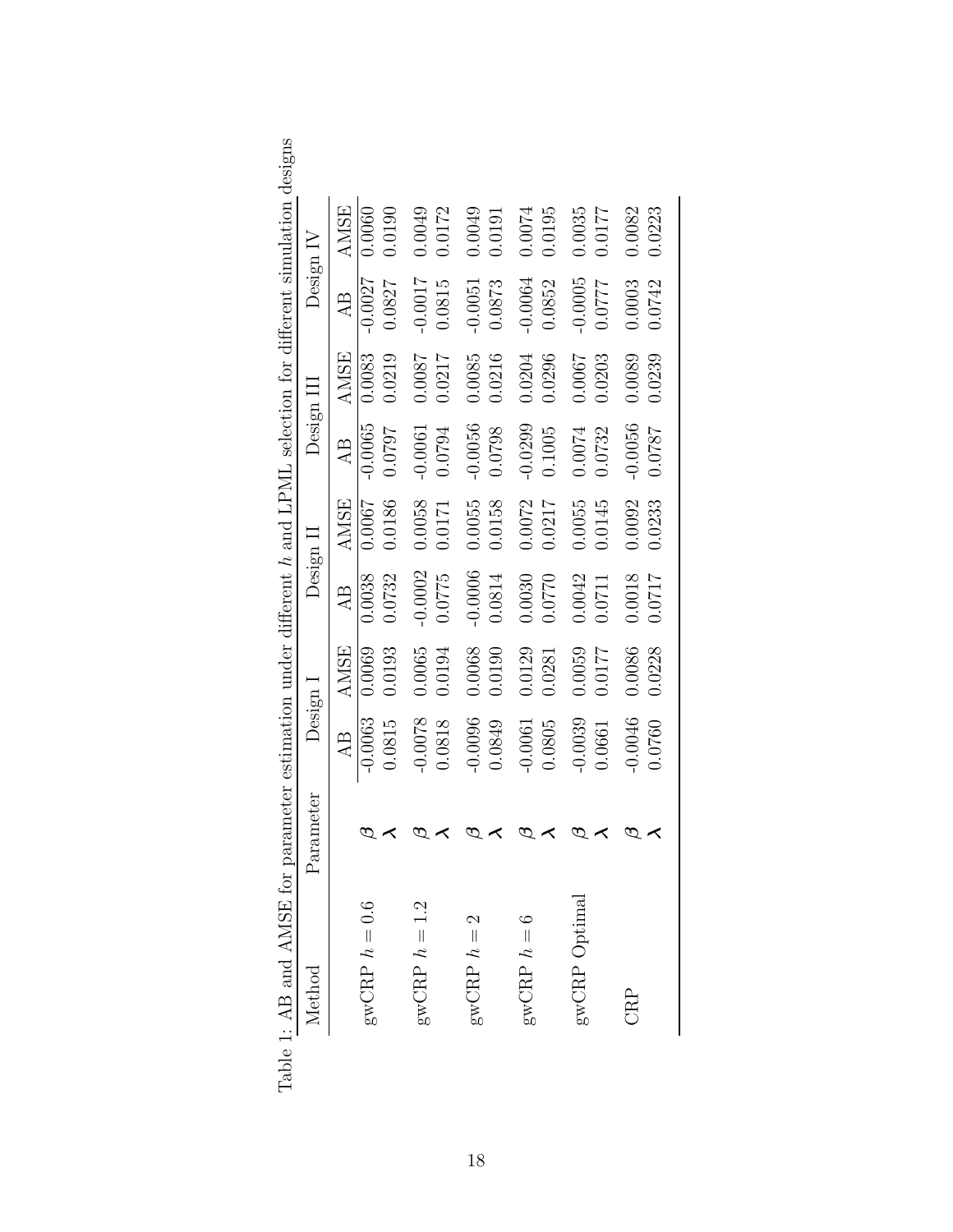|                               | $Mean(SD)$ / Frequency (Percentage) |
|-------------------------------|-------------------------------------|
| Survival Time                 | 22.43 (31.90)                       |
| Event                         | 12.63(18.32)                        |
| Censor                        | 44.85(43.06)                        |
| Diagnostic Age                | 66.55 (11.66)                       |
| <b>Sex</b>                    |                                     |
| Female                        | 6548 (40.39%)                       |
| Male                          | 9665 (59.61\%)                      |
| Cancer Grade                  |                                     |
| the class of lower grades     | 5307 (32.73%)                       |
| the class of III or IV        | 10906 (67.27%)                      |
| Historical Stage <sup>1</sup> |                                     |
| not distant                   | $9005(55.54\%)$                     |
| distant                       | 7208 (44.46%)                       |

<span id="page-18-1"></span>Table 2: Demographics for the studied dataset. For continuous variables, the mean and standard deviation (SD) are reported. For binary variables, the frequency and percentage of each class are reported.

# <span id="page-18-0"></span>5 SEER Respiratory Cancer Data

#### 5.1 Data Description

In this section, we apply our proposed model to analyze respiratory cancer data in Louisiana state, which is downloaded from the Surveillance, Epidemiology, and End Results (SEER) Program.We analyzed the survival time of respiratory cancer patients using the SEER public use data (SEER 1973-2016 Public-Use). We refer to [Mu et al.](#page-24-0) [\(2020\)](#page-24-0) for the detailed data clean description. After cleaning, there are 16213 observations left, and the censoring rate is 30.44%. We select Age, Gender, Cancer grade and Historical stage of cancer for our analysis, and give the summary of survival times and covariates in Table [2.](#page-18-1) The median survival times for patients in each county are provided in Section E of Supporting information .

We first fit the Cox model of patients for each county using the covariates selected. The regression coefficients are visualized in Section E of Supporting information. From results shown in Supporting information, it is seen that some counties have similar characteristics,

<sup>1</sup>Distant stage means that a tumor has spread to areas of the body distant or remote from the primary tumor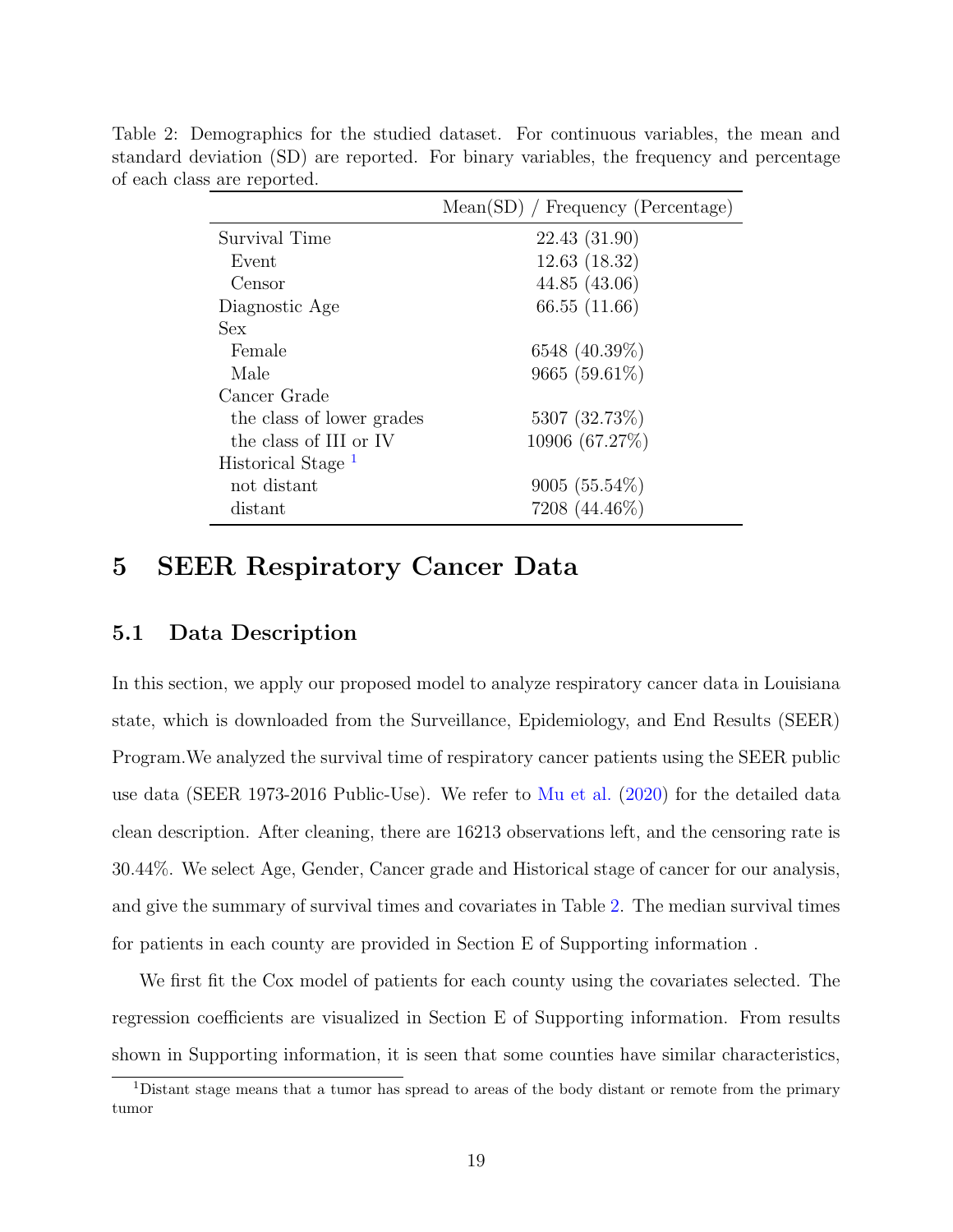no limited to only adjacent counties, indicating possibilities of globally discontiguous clusters.

#### 5.2 Data Analysis

To select the optimal number of pieces for the baseline hazard and h, we run  $J = 2$ with the cutpoints  $(0, 9.01)$ ,  $J = 3$  with cutpoints  $(0, 3.01, 9.01)$ ,  $J = 4$  with cutpoints  $(0, 1.01, 4.01, 9.01)$ , and  $J = 5$  with cutpoints  $(0, 1.01, 3.01, 5.01, 9.01)$ . The cutpoints are set by dividing the start point 0 and the median survival time 9.01 by quantiles evenly to ensure there are events at each piece for each county. For each  $J$ , we run h from 0 to 10 with grid 0.1, and for each combination of  $J$  and  $h$ , 5000 MCMC iterations are run and drop the first 2000 as burn-in. The optimal values selected by LPML is  $J = 4$  and  $h = 9.0$ , under which the corresponding estimate of number of clusters is two, while the traditional CRP classifies the counties into five clusters. The trace plots of different chains of posterior samples of the estimates for selected counties are presented in the Section E of Supporting information to show the convergence of the MCMC. The plots of clustering patterns of CRP and gwCRP Optimal are shown in Figure [3,](#page-20-0) from which it is seen that the gwCRP captures the globally discontiguous clusters very well. The estimates and 95% Credible Intervals of regression covariates coefficients and baseline hazards obtained by gwCRP Optimal are given in Table [3,](#page-20-1) from which we see that, though the baseline hazards are similar, the regression covariates coefficients are quite different across different clusters. We see that our proposed method successfully detects both spatially contiguous cluster and discontinuous cluster simultaneously. The parameter estimates for Age are positive in all counties, indicating that older patients on average are more likely to have the event than younger patients. For the counties in cluster 1, the diagnostic ages has higher hazards effects than other counties. However, for the counties in Cluster 2, male, later cancer stage will have higher hazards effects than other counties. The historical distance stage effects are very similar in two clusters which indicates that the subjects with tumor spreading will have higher hazards.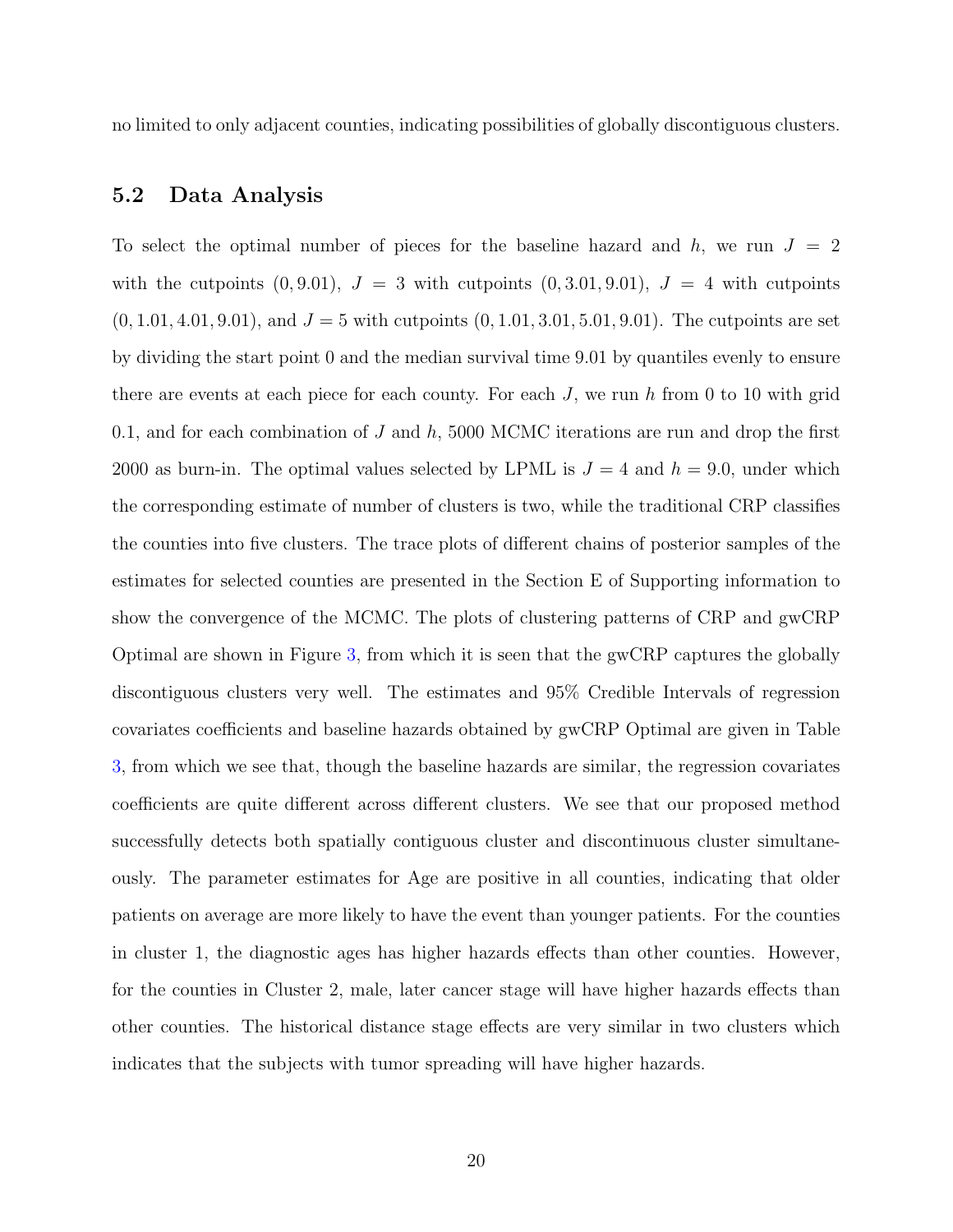

<span id="page-20-0"></span>Figure 3: Clustering patterns of counties in Louisiana state under CRP (when J=4) and gwCRP Optimal (when  $J=4$ ,  $h=9.0$ ) methods (This figure appears in color in the electronic version of this article, and any mention of color refers to that version.)

<span id="page-20-1"></span>Table 3: Estimates results of regression coefficients and baseline hazards obtained by gwCRP Optimal  $(J = 4, h = 9.0)$ . The 95% Credible Interval for estimates of Cluster One is calculated by the 95% HPD Interval of County 13, and The 95% Credible Interval for estimates of Cluster Two is calculated by the 95% HPD Interval of County 33, where the counties were selected by the minimum Euclidean distance from the posterior mean to the average estimate.

| Parameter                   |          | Cluster 1              |          | Cluster 2              |
|-----------------------------|----------|------------------------|----------|------------------------|
|                             | Estimate | 95\% Credible Interval | Estimate | 95\% Credible Interval |
| $\beta_{\text{Age}}$        | 0.1847   | (0.1693, 0.2158)       | 0.0728   | (0.0138, 0.2056)       |
| $\beta_{\text{Sex}}$        | 0.1239   | (0.0912, 0.1732)       | 0.3411   | (0.1118, 0.5189)       |
| $\beta_{\rm Grade}$         | 0.5075   | (0.4366, 0.5291)       | 0.8290   | (0.4583, 0.9578)       |
| $\beta_{\text{Hist-Stage}}$ | 1.3271   | (1.2926, 1.3824)       | 1.4434   | (1.3150, 1.7101)       |
| $\lambda_1$                 | 1.0690   | (0.9938, 1.0912)       | 1.0359   | (0.9060, 1.2330)       |
| $\lambda_2$                 | 1.0716   | (0.9909, 1.1172)       | 1.0877   | (0.8432, 1.3035)       |
| $\lambda_3$                 | 0.9843   | (0.9787, 1.1040)       | 1.0912   | (0.8535, 1.2899)       |
| $\lambda_4$                 | 1.0040   | (0.9583, 1.0513)       | 1.0209   | (0.8724, 1.2091)       |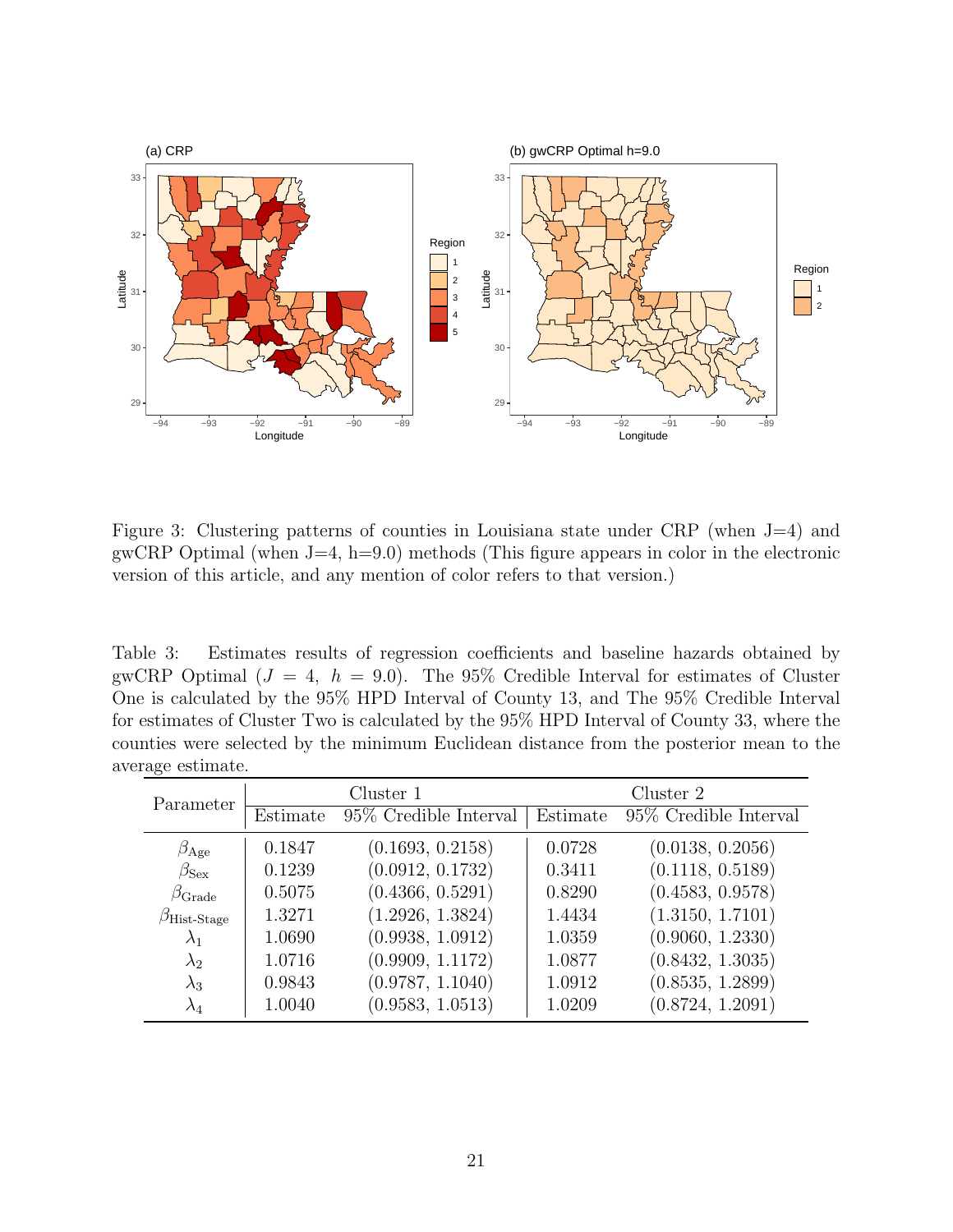## <span id="page-21-0"></span>6 Discussion

In this paper, we proposed a geographically weighted Chinese restaurant process to capture spatial homogeneity of regression coefficients and baseline hazards based on piecewise constant hazard model. An efficient MCMC algorithm is proposed for our methods without complicated reversible jump algorithm. Extensive simulation results are carried out to show that our proposed method has better clustering performance than the traditional CRP in spatial homogeneity pursuit for survival data. Simulation studies also show that our proposed methods have promising results in coefficients and baseline hazard estimation. An application to analysis of SEER data provides an interesting illustration of our proposed methods.

Furthermore, four topics beyond the scope of this paper are worth further investigation. In this paper, our proposed algorithm is based on two step estimation under piecewise constant proportional hazard model assumption. Proposing an efficient sampling algorithm without Laplace approximation is an important future work. Furthermore, we fixed the number of pieces of baseline hazards in both simulation studies and real data analysis. Imposing adaptive number of pieces model in baseline hazards is devoted for future research. In addition, variable selection approaches based on hierarchical CRP [\(Griffiths et al.,](#page-23-9) [2004\)](#page-23-9) is also worth being investigated. Allowing different covariates and baseline hazard share different clustering processes is also an important future work.

# Acknowledgement

The authors would like to thank the editor, the associate editors and two reviewers for their valuable comments which help improve the presentation of this paper.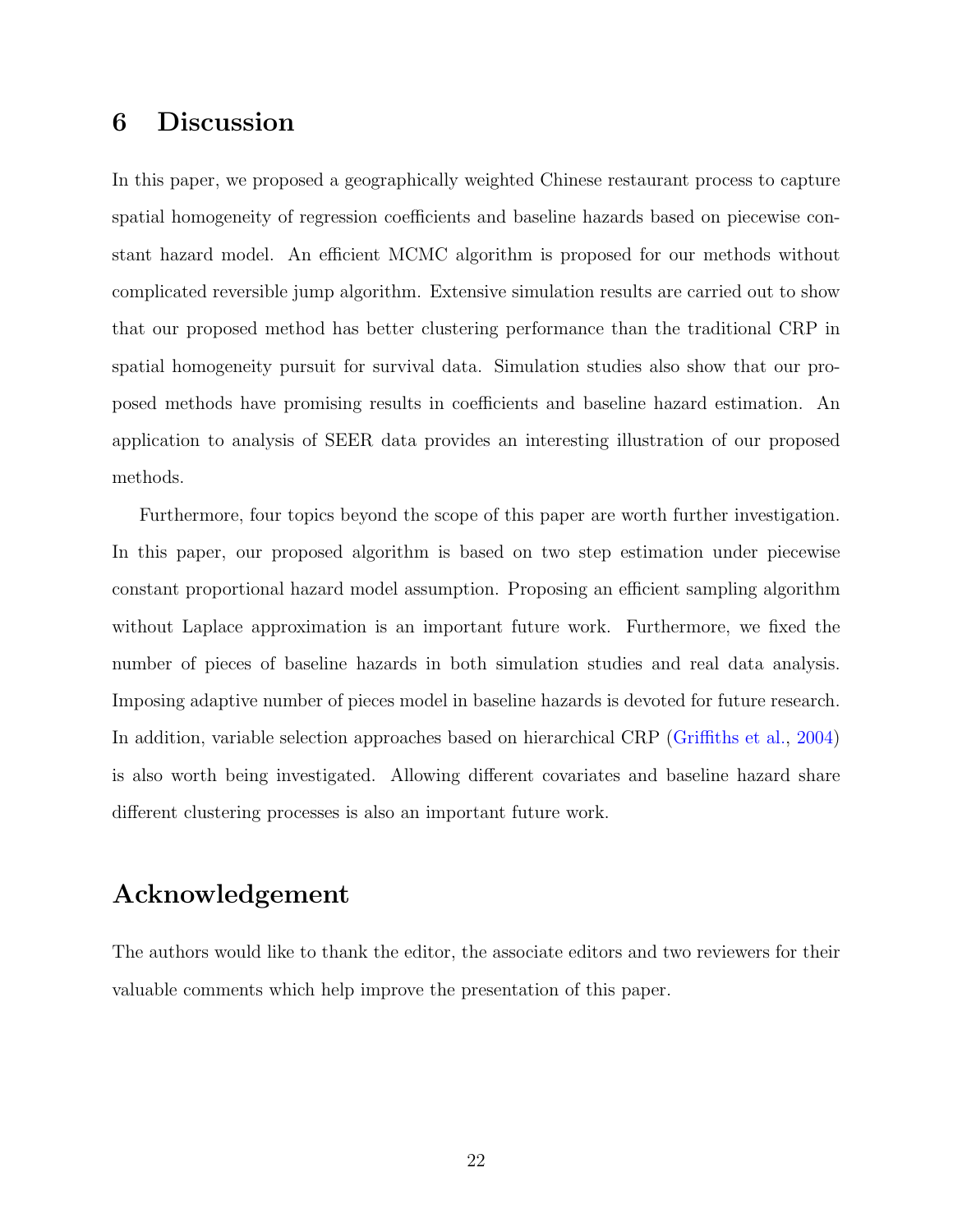## Data Availability Statement

The data that support the findings of this paper are available from the corresponding author upon reasonable request.

# References

- <span id="page-22-4"></span>Banerjee, S., Carlin, B. P., and Gelfand, A. E. (2014). Hierarchical modeling and analysis for spatial data. Crc Press.
- <span id="page-22-1"></span>Banerjee, S. and Dey, D. K. (2005). Semiparametric proportional odds models for spatially correlated survival data. Lifetime Data Analysis 11, 175–191.
- <span id="page-22-0"></span>Banerjee, S., Wall, M. M., and Carlin, B. P. (2003). Frailty modeling for spatially correlated survival data, with application to infant mortality in Minnesota. *Biostatistics* 4, 123–142.
- <span id="page-22-2"></span>Bhatt, V. and Tiwari, N. (2014). A spatial scan statistic for survival data based on weibull distribution. Statistics in medicine 33, 1867–1876.
- <span id="page-22-6"></span>Blackwell, D., MacQueen, J. B., et al. (1973). Ferguson distributions via pólya urn schemes. The Annals of Statistics 1, 353–355.
- <span id="page-22-3"></span>Blei, D. M. and Frazier, P. I. (2011). Distance dependent Chinese restaurant processes. Journal of Machine Learning Research 12, 2461–2488.
- <span id="page-22-8"></span>Chen, M.-H., Qi-Man, S., and G, I. J. (2000). Monte Carlo Methods in Bayesian Computation. New York: Springer-Verlag.
- <span id="page-22-5"></span>Cox, D. R. (1972). Regression models and life-tables. *Journal of the Royal Statistical Society* B 34, 187–220.
- <span id="page-22-7"></span>Dahl, D. B. (2006). Model-based clustering for expression data via a Dirichlet process mixture model. Bayesian inference for gene expression and proteomics 4, 201–218.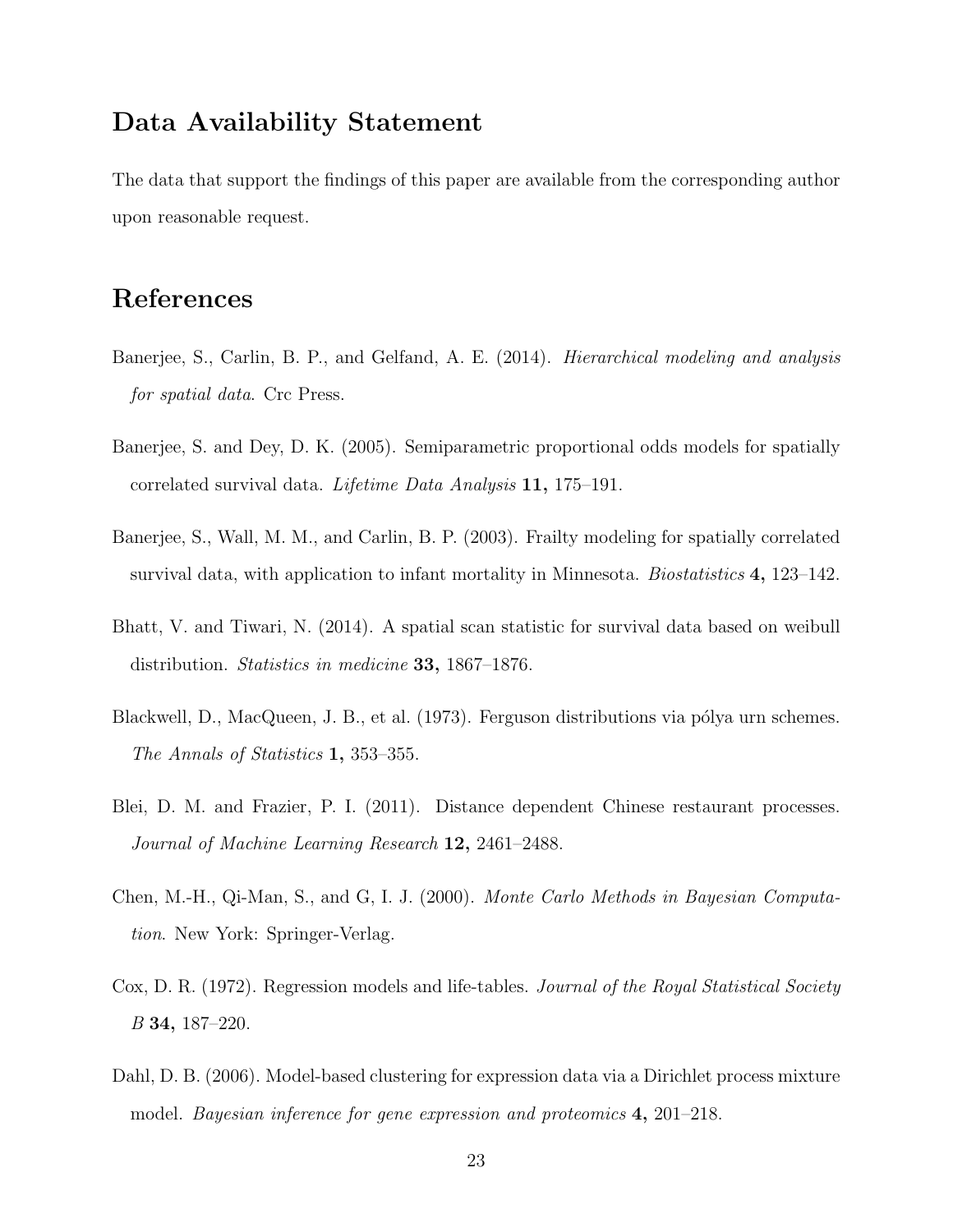<span id="page-23-3"></span>Friedman, M. et al. (1982). Piecewise exponential models for survival data with covariates. The Annals of Statistics **10**, 101–113.

<span id="page-23-7"></span>Geisser, S. (1993). Predictive Inference: An Introduction. London: Chapman & Hall.

- <span id="page-23-8"></span>Gelfand, A. E. and Dey, D. K. (1994). Bayesian model choice: asymptotics and exact calculations. Journal of the Royal Statistical Society: Series B (Methodological) 56, 501– 514.
- <span id="page-23-6"></span>Gelfand, A. E., Dey, D. K., and Chang, H. (1992). Model determination using predictive distributions with implementation via sampling-based-methods (with discussion). In In Bayesian Statistics 4. University Press.
- <span id="page-23-4"></span>Gelfand, A. E., Kim, H.-J., Sirmans, C., and Banerjee, S. (2003). Spatial modeling with spatially varying coefficient processes. Journal of the American Statistical Association 98, 387–396.
- <span id="page-23-2"></span>Green, P. J. (1995). Reversible jump Markov chain Monte Carlo computation and Bayesian model determination. *Biometrika* **82**, 711–732.
- <span id="page-23-9"></span>Griffiths, T. L., Jordan, M. I., Tenenbaum, J. B., and Blei, D. M. (2004). Hierarchical topic models and the nested Chinese restaurant process. In Advances in neural information processing systems, pages 17–24.
- <span id="page-23-0"></span>Henderson, R., Shimakura, S., and Gorst, D. (2012). Modeling spatial variation in leukemia survival data. Journal of the American Statistical Association .
- <span id="page-23-5"></span>Hu, G., Geng, J., Xue, Y., and Sang, H. (2020). Bayesian spatial homogeneity pursuit of functional data: an application to the U.S. income distribution.
- <span id="page-23-1"></span>Hu, G. and Huffer, F. (2020). Modified Kaplan–Meier estimator and Nelson–Aalen estimator with geographical weighting for survival data. *Geographical Analysis* 52, 28–48.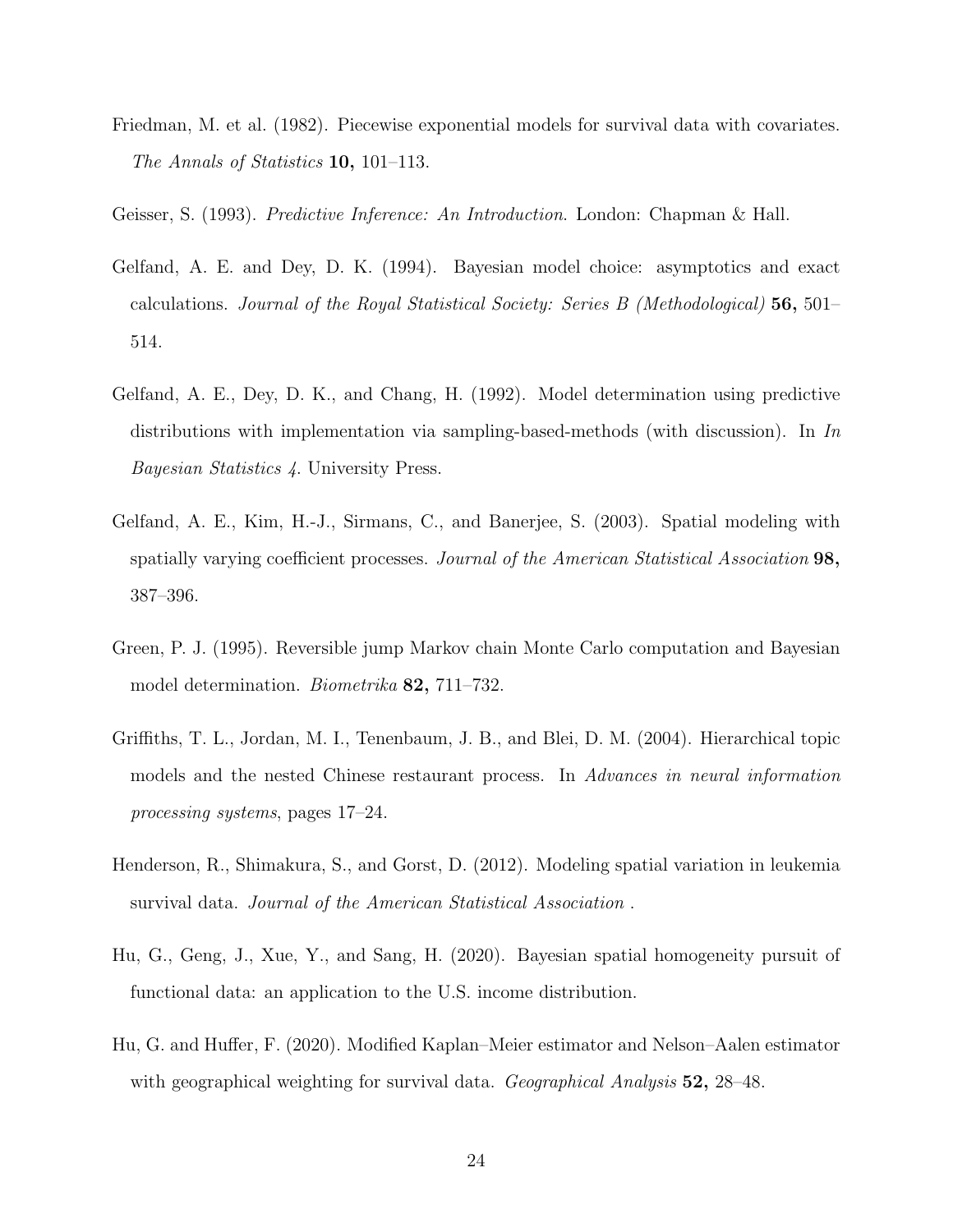- <span id="page-24-1"></span>Hu, G., Xue, Y., and Huffer, F. (2020). A comparison of Bayesian accelerated failure time models with spatially varying coefficients. Sankhya B pages 1–17.
- <span id="page-24-2"></span>Huang, L., Pickle, L. W., Stinchcomb, D., and Feuer, E. J. (2007). Detection of spatial clusters: application to cancer survival as a continuous outcome. *Epidemiology* 18, 73–87.
- <span id="page-24-10"></span>Ibrahim, J. G., Chen, M.-H., and Sinha, D. (2001). Bayesian Survival Analysis. New York: Springer-Verlag.
- <span id="page-24-3"></span>Lee, J., Gangnon, R. E., and Zhu, J. (2017). Cluster detection of spatial regression coefficients. Statistics in Medicine 36, 1118–1133.
- <span id="page-24-4"></span>Lee, J., Sun, Y., and Chang, H. H. (2019). Spatial cluster detection of regression coefficients in a mixed-effects model. Environmetrics page e2578.
- <span id="page-24-5"></span>Li, F. and Sang, H. (2019). Spatial homogeneity pursuit of regression coefficients for large datasets. Journal of the American Statistical Association pages 1–21.
- <span id="page-24-7"></span>Lu, J., Li, M., and Dunson, D. (2018). Reducing over-clustering via the powered Chinese restaurant process. arXiv preprint arXiv:1802.05392 .
- <span id="page-24-8"></span>Ma, Z., Xue, Y., and Hu, G. (2020). Heterogeneous regression models for clusters of spatial dependent data. Spatial Economic Analysis 15, 459–475.
- <span id="page-24-6"></span>Miller, J. W. and Harrison, M. T. (2013). A simple example of Dirichlet process mixture inconsistency for the number of components. In Advances in Neural Information Processing Systems, pages 199–206.
- <span id="page-24-0"></span>Mu, J., Liu, Q., Kuo, L., and Hu, G. (2020). Bayesian variable selection for cox regression model with spatially varying coefficients with applications to louisiana respiratory cancer data. arXiv preprint arXiv:2008.00615 .
- <span id="page-24-9"></span>Neal, R. M. (2000). Markov chain sampling methods for Dirichlet process mixture models. Journal of Computational and Graphical Statistics 9, 249–265.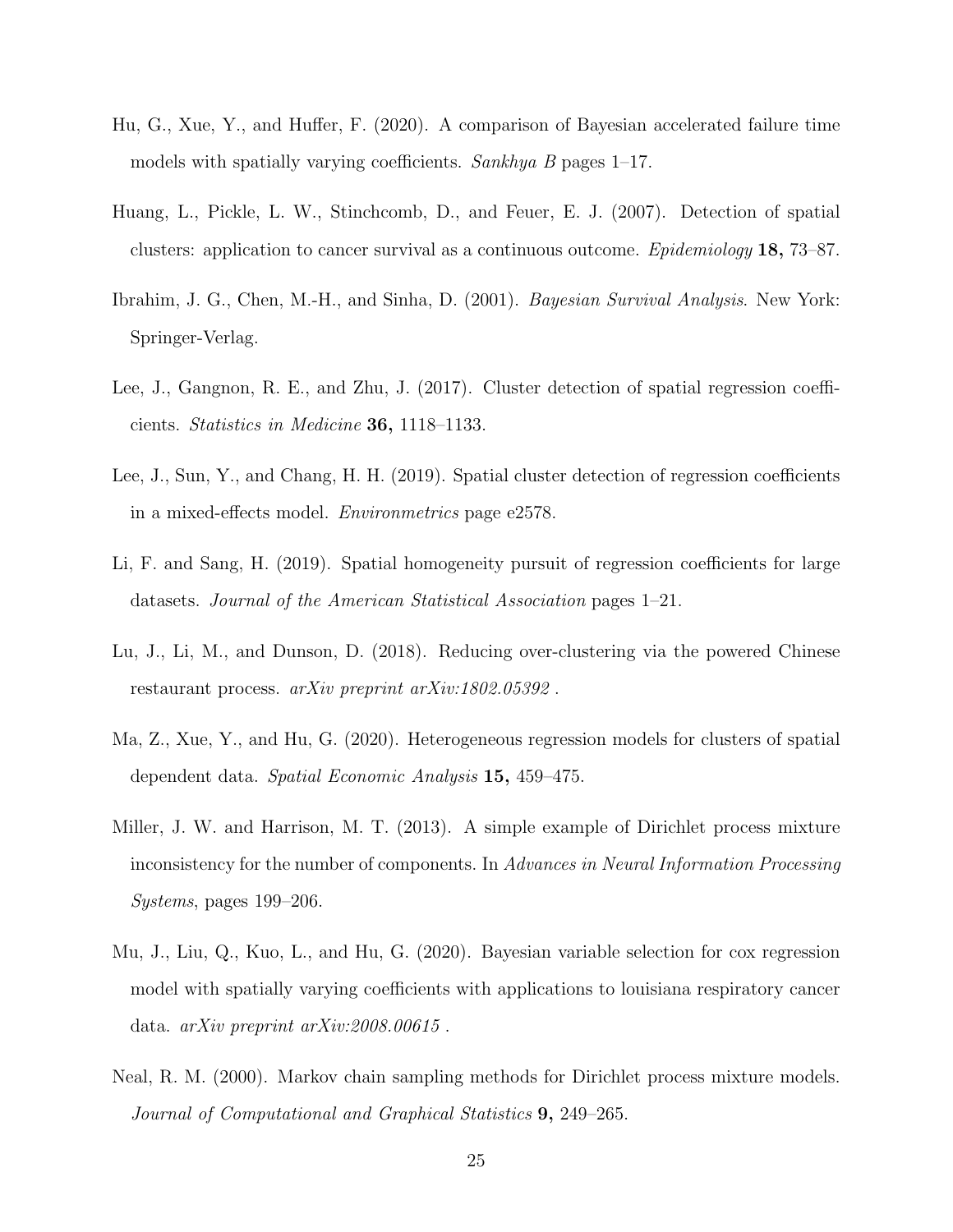- <span id="page-25-5"></span>Pitman, J. (1995). Exchangeable and partially exchangeable random partitions. *Probability* Theory and Related Fields 102, 145–158.
- <span id="page-25-7"></span>Rand, W. M. (1971). Objective criteria for the evaluation of clustering methods. *Journal of* the American Statistical Association 66, 846–850.
- <span id="page-25-0"></span>SEER, P. (2016). Public-use data (1973-2015). national cancer institute, dccps, surveillance research program, cancer statistics branch, released april 2016, based on the november 2015 submission.
- <span id="page-25-1"></span>Tobler, W. R. (1970). A computer movie simulating rrban growth in the Detroit region. Economic Geography 46, 234–240.
- <span id="page-25-8"></span>Vavrek, M. J. (2011). Fossil: palaeoecological and palaeogeographical analysis tools. Palaeontologia Electronica 14, 16.
- <span id="page-25-4"></span>Xue, Y., Schifano, E. D., and Hu, G. (2020). Geographically weighted Cox regression for prostate cancer survival data in Louisiana. Geographical Analysis 52, 570–587.
- <span id="page-25-3"></span>Zhang, J. and Lawson, A. B. (2011). Bayesian parametric accelerated failure time spatial model and its application to prostate cancer. *Journal of Applied Statistics* 38, 591–603.
- <span id="page-25-6"></span>Zhao, P., Yang, H.-C., Dey, D. K., and Hu, G. (2020). Bayesian spatial homogeneity pursuit regression for count value data. arXiv preprint arXiv:2002.06678 .
- <span id="page-25-2"></span>Zhou, H., Lawson, A. B., Hebert, J. R., Slate, E. H., and Hill, E. G. (2008). Joint spatial survival modeling for the age at diagnosis and the vital outcome of prostate cancer. Statistics in Medicine 27, 3612–3628.

# Supporting Information

Web Appendices, Tables, and Figures referenced in Sections 2-5 and R scripts for simulationsand real data examples are available with this paper at the Biometrics website